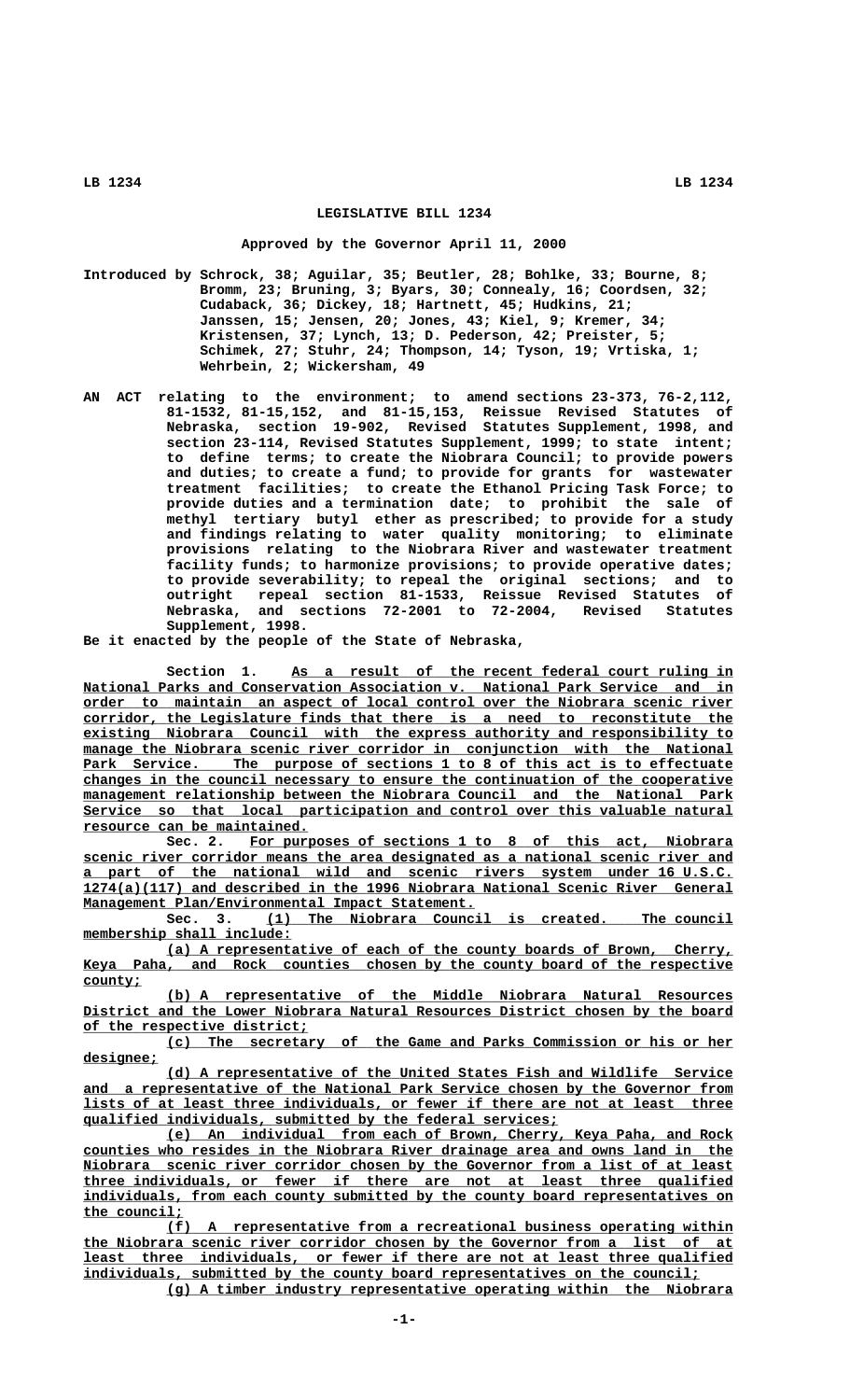**\_\_\_\_\_\_\_\_\_\_\_\_\_\_\_\_\_\_\_\_\_\_\_\_\_\_\_\_\_\_\_\_\_\_\_\_\_\_\_\_\_\_\_\_\_\_\_\_\_\_\_\_\_\_\_\_\_\_\_\_\_\_\_\_\_\_\_\_\_\_\_\_\_\_\_\_\_\_ scenic river corridor chosen by the Governor from a list of at least three \_\_\_\_\_\_\_\_\_\_\_\_\_\_\_\_\_\_\_\_\_\_\_\_\_\_\_\_\_\_\_\_\_\_\_\_\_\_\_\_\_\_\_\_\_\_\_\_\_\_\_\_\_\_\_\_\_\_\_\_\_\_\_\_\_\_\_\_\_\_\_\_\_\_\_\_\_\_ individuals, or fewer if there are not at least three qualified individuals, \_\_\_\_\_\_\_\_\_\_\_\_\_\_\_\_\_\_\_\_\_\_\_\_\_\_\_\_\_\_\_\_\_\_\_\_\_\_\_\_\_\_\_\_\_\_\_\_\_\_\_\_\_\_\_\_\_\_\_\_\_\_\_\_\_ submitted by the county board representatives on the council; and**

 **\_\_\_\_\_\_\_\_\_\_\_\_\_\_\_\_\_\_\_\_\_\_\_\_\_\_\_\_\_\_\_\_\_\_\_\_\_\_\_\_\_\_\_\_\_\_\_\_\_\_\_\_\_\_\_\_\_\_\_\_\_\_\_\_\_\_\_\_ (h) A representative of a recognized, nonprofit environmental, \_\_\_\_\_\_\_\_\_\_\_\_\_\_\_\_\_\_\_\_\_\_\_\_\_\_\_\_\_\_\_\_\_\_\_\_\_\_\_\_\_\_\_\_\_\_\_\_\_\_\_\_\_\_\_\_\_\_\_\_\_\_\_\_\_\_\_\_\_\_\_\_\_\_\_\_\_\_ conservation, or wildlife organization chosen by the Governor from a list of \_\_\_\_\_\_\_\_\_\_\_\_\_\_\_\_\_\_\_\_\_\_\_\_\_\_\_\_\_\_\_\_\_\_\_\_\_\_\_\_\_\_\_\_\_\_\_\_\_\_\_\_\_\_\_\_\_\_\_\_\_\_\_\_\_\_\_\_\_\_\_\_\_\_\_\_\_\_ at least three individuals, or fewer if there are not at least three qualified \_\_\_\_\_\_\_\_\_\_\_\_\_\_\_\_\_\_\_\_\_\_\_\_\_\_\_\_\_\_\_\_\_\_\_\_\_\_\_\_\_\_\_\_\_\_\_\_\_\_\_\_\_\_\_\_\_\_\_\_\_\_\_\_\_\_\_\_\_\_\_\_\_\_ individuals, submitted by the county board representatives on the council.**

 **\_\_\_\_\_\_\_\_\_\_\_\_\_\_\_\_\_\_\_\_\_\_\_\_\_\_\_\_\_\_\_\_\_\_\_\_\_\_\_\_\_\_\_\_\_\_\_\_\_\_\_\_\_\_\_\_\_\_\_\_\_\_\_\_\_\_\_\_ The council members shall be selected within ninety days after the \_\_\_\_\_\_\_\_\_\_\_\_\_\_\_\_\_\_\_\_\_\_\_\_\_\_\_\_\_\_\_\_\_\_\_\_\_\_\_\_\_\_\_\_\_\_\_\_\_\_\_\_\_\_\_\_\_\_\_\_\_\_\_\_\_\_\_\_\_\_\_\_\_\_\_\_\_\_ operative date of this section. The council members shall hold office for \_\_\_\_\_\_\_\_\_\_\_\_\_\_\_\_\_\_\_\_\_\_\_\_\_\_\_\_\_\_\_\_\_\_\_\_\_\_\_\_\_\_\_\_\_\_\_\_\_\_\_\_\_\_\_\_\_\_\_\_\_\_\_\_\_\_\_\_\_\_\_\_\_\_\_\_\_\_ three-year terms and until a successor is appointed and qualified. The \_\_\_\_\_\_\_\_\_\_\_\_\_\_\_\_\_\_\_\_\_\_\_\_\_\_\_\_\_\_\_\_\_\_\_\_\_\_\_\_\_\_\_\_\_\_\_\_\_\_\_\_\_\_\_\_\_\_\_\_\_\_\_\_\_\_\_\_\_\_\_\_\_\_\_\_\_\_ council members shall serve at the pleasure of the appointing board or the** Governor.

 **\_\_\_\_\_\_\_\_\_\_\_\_\_\_\_\_\_\_\_\_\_\_\_\_\_\_\_\_\_\_\_\_\_\_\_\_\_\_\_\_\_\_\_\_\_\_\_\_\_\_\_\_\_\_\_\_\_\_\_\_\_\_\_\_\_\_\_\_ (2) The council shall elect a chairperson, a vice-chairperson, a \_\_\_\_\_\_\_\_\_\_\_\_\_\_\_\_\_\_\_\_\_\_\_\_\_\_\_\_\_\_\_\_\_\_\_\_\_\_\_\_\_\_\_\_\_\_\_\_\_\_\_\_\_\_\_\_\_\_\_\_\_\_\_\_\_\_\_\_\_\_\_\_\_\_\_\_\_\_ secretary, and a treasurer who shall jointly serve as the executive committee \_\_\_\_\_\_\_\_\_\_\_\_\_\_\_\_\_\_\_\_\_\_\_\_\_\_\_\_\_\_\_\_\_\_\_\_\_\_\_\_\_\_\_\_\_\_\_\_\_\_\_\_\_\_\_\_\_\_\_\_\_\_\_\_\_\_\_\_\_\_\_\_\_\_\_\_\_\_ for the council. The council shall meet on a regular basis, preferably once a**  $\text{month}$ , with a minimum of six meetings per year. Special meetings may be  **\_\_\_\_\_\_\_\_\_\_\_\_\_\_\_\_\_\_\_\_\_\_\_\_\_\_\_\_\_\_\_\_\_\_\_\_\_\_\_\_\_\_\_\_\_\_\_\_\_\_\_\_\_\_\_\_\_\_\_\_\_\_\_\_\_\_\_\_\_\_\_\_\_\_\_\_\_\_ called by any member of the executive committee or at the request of a simple**  $_{majority}$  of the members of the council.

 **\_\_\_\_\_\_\_\_\_\_\_\_\_\_\_\_\_\_\_\_\_\_\_\_\_\_\_\_\_\_\_\_\_\_\_\_\_\_\_\_\_\_\_\_\_\_\_\_\_\_\_\_\_\_\_\_\_\_\_\_\_\_\_\_\_\_\_\_ (3) A majority of the council members shall be present at a meeting** before any action may be taken by the council. The majority shall be  **\_\_\_\_\_\_\_\_\_\_\_\_\_\_\_\_\_\_\_\_\_\_\_\_\_\_\_\_\_\_\_\_\_\_\_\_\_\_\_\_\_\_\_\_\_\_\_\_\_\_\_\_\_\_\_\_\_\_\_\_\_\_\_\_\_\_\_\_\_\_\_\_\_\_\_\_\_\_ determined from the number of council members who are selected and are serving**  $rather than the number of possible members. All actions of the council$  **\_\_\_\_\_\_\_\_\_\_\_\_\_\_\_\_\_\_\_\_\_\_\_\_\_\_\_\_\_\_\_\_\_\_\_\_\_\_\_\_\_\_\_\_\_\_\_\_\_\_\_\_\_\_\_\_\_\_\_\_\_\_\_\_\_\_\_\_\_\_\_\_\_\_\_\_\_\_ require a majority vote of all council members present at any meeting, except \_\_\_\_\_\_\_\_\_\_\_\_\_\_\_\_\_\_\_\_\_\_\_\_\_\_\_\_\_\_\_\_\_\_\_\_\_\_\_\_\_\_\_\_\_\_\_\_\_\_\_\_\_\_\_\_\_\_\_\_\_\_\_\_\_\_\_\_\_\_\_\_\_\_\_\_\_\_ that any vote to reject or adopt any zoning regulation or variance under** section 6 of this act shall be by two-thirds of all the council members  **\_\_\_\_\_\_\_\_\_\_\_\_\_\_\_\_\_\_\_\_\_\_\_\_\_\_\_\_\_\_\_\_\_\_\_\_\_\_\_\_\_\_\_\_\_\_\_\_\_\_\_\_\_\_\_\_\_\_\_\_\_\_\_\_\_\_\_\_\_\_\_\_\_\_\_\_\_\_ selected and serving. A council member may not participate or vote on any** matter on which he or she participated or voted as a member of a county board,  **\_\_\_\_\_\_\_\_\_\_\_\_\_\_\_\_\_\_\_\_\_\_\_\_\_\_\_\_\_\_\_\_\_\_\_\_\_\_\_\_\_\_\_\_\_\_\_\_\_\_\_\_\_\_\_\_\_\_\_\_\_\_\_\_\_\_\_\_\_\_\_\_\_\_\_\_\_\_ county planning commission, or natural resources district board, and in such a \_\_\_\_\_\_\_\_\_\_\_\_\_\_\_\_\_\_\_\_\_\_\_\_\_\_\_\_\_\_\_\_\_\_\_\_\_\_\_\_\_\_\_\_\_\_\_\_\_\_\_\_\_\_\_\_\_\_\_\_\_\_\_\_\_\_\_\_\_\_\_\_\_\_\_\_\_\_ case such council member shall not be counted for purposes of determining \_\_\_\_\_\_\_\_\_\_\_\_\_\_\_\_\_\_\_\_\_\_\_\_\_\_\_\_\_\_\_\_\_\_\_\_\_\_\_\_\_\_\_\_\_\_\_\_\_\_\_\_\_\_\_\_ whether quorum or vote requirements have been satisfied.**

 **\_\_\_\_\_\_\_\_\_\_\_\_\_\_\_\_\_\_\_\_\_\_\_\_\_\_\_\_\_\_\_\_\_\_\_\_\_\_\_\_\_\_\_\_\_\_\_\_\_\_\_\_\_\_\_\_\_\_\_\_\_\_\_\_\_\_\_\_ (4) Members shall be reimbursed for actual and necessary expenses \_\_\_\_\_\_\_\_\_\_\_\_\_\_\_\_\_\_\_\_\_\_\_\_\_\_\_\_\_\_\_\_\_\_\_\_\_\_\_\_\_\_\_\_\_\_\_\_\_\_\_\_\_\_\_\_\_\_\_\_\_\_\_\_\_\_\_\_\_\_\_\_\_\_\_\_\_\_ incurred in carrying out their duties on the council as provided in sections \_\_\_\_\_\_\_\_\_\_\_\_\_\_\_\_\_\_\_ 81-1174 to 81-1177.**

Sec. 4. The mission of the Niobrara Council is to assist in all  **\_\_\_\_\_\_\_\_\_\_\_\_\_\_\_\_\_\_\_\_\_\_\_\_\_\_\_\_\_\_\_\_\_\_\_\_\_\_\_\_\_\_\_\_\_\_\_\_\_\_\_\_\_\_\_\_\_\_\_\_\_\_\_\_\_\_\_\_\_\_\_\_\_\_\_\_\_\_ aspects of the management of the Niobrara scenic river corridor since portions \_\_\_\_\_\_\_\_\_\_\_\_\_\_\_\_\_\_\_\_\_\_\_\_\_\_\_\_\_\_\_\_\_\_\_\_\_\_\_\_\_\_\_\_\_\_\_\_\_\_\_\_\_\_\_\_\_\_\_\_\_\_\_\_\_\_\_\_\_\_\_\_\_\_\_\_\_\_ of the Niobrara River have been designated as a national scenic river under 16 \_\_\_\_\_\_\_\_\_\_\_\_\_\_\_\_\_\_\_\_\_\_\_\_\_\_\_\_\_\_\_\_\_\_\_\_\_\_\_\_\_\_\_\_\_\_\_\_\_\_\_\_\_\_\_\_\_\_\_\_\_\_\_\_\_\_\_\_\_\_\_\_\_\_\_\_\_\_ U.S.C. 1274(a)(117), giving consideration and respect to local and \_\_\_\_\_\_\_\_\_\_\_\_\_\_\_\_\_\_\_\_\_\_\_\_\_\_\_\_\_\_\_\_\_\_\_\_\_\_\_\_\_\_\_\_\_\_\_\_\_\_\_\_\_\_\_\_\_\_\_\_\_\_\_\_\_\_\_\_\_\_\_\_\_\_\_\_\_\_ governmental input and private landowner rights, and to maintain and protect \_\_\_\_\_\_\_\_\_\_\_\_\_\_\_\_\_\_\_\_\_\_\_\_\_\_\_\_\_\_\_\_\_\_\_\_\_\_\_\_\_\_\_\_\_\_\_\_\_\_\_\_\_\_\_\_\_\_\_\_\_\_\_\_\_\_\_\_\_\_\_\_\_\_\_\_\_\_ the integrity of the resources associated with the Niobrara scenic river \_\_\_\_\_\_\_\_\_\_\_\_\_\_\_\_\_\_\_\_\_\_\_\_\_\_\_\_\_\_\_\_\_\_\_\_\_\_\_\_\_\_\_\_\_\_\_\_\_\_\_\_\_\_\_\_\_\_\_\_\_\_\_\_\_\_\_\_\_\_\_\_\_\_\_\_\_\_ corridor. The council shall perform management functions related to the \_\_\_\_\_\_\_\_\_\_\_\_\_\_\_\_\_\_\_\_\_\_\_\_\_\_\_\_\_\_\_\_\_\_\_\_\_\_\_\_\_\_\_\_\_\_\_\_\_\_\_\_\_\_\_\_\_\_\_\_\_\_\_\_\_\_\_\_\_\_\_\_\_\_\_\_\_\_ Niobrara scenic river corridor, including, but not limited to, those \_\_\_\_\_\_\_\_\_\_\_\_\_\_\_\_\_\_\_\_\_\_\_\_\_\_\_\_\_\_\_\_\_\_\_\_\_\_\_\_\_\_\_\_\_\_\_\_\_\_\_\_\_\_\_\_\_\_\_\_\_\_\_\_\_\_\_\_\_\_\_\_\_\_\_\_\_\_ authorized and delegated to it by the National Park Service. The Game and** Parks Commission may provide administrative support when requested by the  **council to carry out its duties. This support shall not exceed fifty thousand dollars in any calendar year.** In the Niobrara scenic river corridor, the In the Niobrara scenic river corridor, the  **\_\_\_\_\_\_\_\_\_\_\_\_\_\_\_\_\_\_\_\_\_\_\_\_\_\_\_\_\_\_\_\_\_\_\_\_\_\_\_\_\_\_\_\_\_\_\_\_\_\_\_\_\_\_\_\_\_\_\_\_\_\_\_\_\_\_\_\_\_\_\_\_\_\_\_\_\_\_ council may hold title to real estate in the name of the council. The council**  $\text{may}$  purchase, accept gifts of, or trade real estate and may obtain  **\_\_\_\_\_\_\_\_\_\_\_\_\_\_\_\_\_\_\_\_\_\_\_\_\_\_\_\_\_\_\_\_\_\_\_\_\_\_\_\_\_\_\_\_\_\_\_\_\_\_\_\_\_\_\_\_\_\_\_\_\_\_\_\_\_\_\_\_\_\_\_\_\_\_\_\_\_\_ conservation easements as provided in the Conservation and Preservation Easements Act. \_\_\_\_\_\_\_\_\_\_\_\_\_\_**

 **\_\_\_\_\_\_\_\_\_\_\_\_\_\_\_\_\_\_\_\_\_\_\_\_\_\_\_\_\_\_\_\_\_\_\_\_\_\_\_\_\_\_\_\_\_\_\_\_\_\_\_\_\_\_\_\_ Sec. 5. The Niobrara Council Fund is created. The fund shall be \_\_\_\_\_\_\_\_\_\_\_\_\_\_\_\_\_\_\_\_\_\_\_\_\_\_\_\_\_\_\_\_\_\_\_\_\_\_\_\_\_\_\_\_\_\_\_\_\_\_\_\_\_\_\_\_\_\_\_\_\_\_\_\_\_\_\_\_\_\_\_\_\_\_\_\_\_\_ administered by the Niobrara Council. The council may accept any private or** public funds to carry out its work and such funds shall be remitted to the  **\_\_\_\_\_\_\_\_\_\_\_\_\_\_\_\_\_\_\_\_\_\_\_\_\_\_\_\_\_\_\_\_\_\_\_\_\_\_\_\_\_\_\_\_\_\_\_\_\_\_\_\_\_\_\_\_\_\_\_\_\_\_\_\_\_\_\_\_\_\_\_\_\_\_\_\_\_\_ State Treasurer for credit to the fund. The fund shall consist of such funds \_\_\_\_\_\_\_\_\_\_\_\_\_\_\_\_\_\_\_\_\_\_\_\_\_\_\_\_\_\_\_\_\_\_\_\_\_\_\_\_\_\_\_\_\_\_\_\_\_\_\_\_\_\_\_\_\_\_\_\_\_\_\_\_\_\_\_\_\_\_\_\_\_\_\_\_\_\_ and legislative appropriations made to the council. Any money in the fund \_\_\_\_\_\_\_\_\_\_\_\_\_\_\_\_\_\_\_\_\_\_\_\_\_\_\_\_\_\_\_\_\_\_\_\_\_\_\_\_\_\_\_\_\_\_\_\_\_\_\_\_\_\_\_\_\_\_\_\_\_\_\_\_\_\_\_\_\_\_\_\_\_\_\_\_\_\_ available for investment shall be invested by the state investment officer \_\_\_\_\_\_\_\_\_\_\_\_\_\_\_\_\_\_\_\_\_\_\_\_\_\_\_\_\_\_\_\_\_\_\_\_\_\_\_\_\_\_\_\_\_\_\_\_\_\_\_\_\_\_\_\_\_\_\_\_\_\_\_\_\_\_\_\_\_\_\_\_\_\_\_\_\_\_ pursuant to the Nebraska Capital Expansion Act and the Nebraska State Funds Investment Act. \_\_\_\_\_\_\_\_\_\_\_\_\_\_\_**

Sec. 6. The Niobrara Council shall review and approve or reject all  **\_\_\_\_\_\_\_\_\_\_\_\_\_\_\_\_\_\_\_\_\_\_\_\_\_\_\_\_\_\_\_\_\_\_\_\_\_\_\_\_\_\_\_\_\_\_\_\_\_\_\_\_\_\_\_\_\_\_\_\_\_\_\_\_\_\_\_\_\_\_\_\_\_\_\_\_\_\_ zoning regulations, including existing regulations, new regulations, proposed \_\_\_\_\_\_\_\_\_\_\_\_\_\_\_\_\_\_\_\_\_\_\_\_\_\_\_\_\_\_\_\_\_\_\_\_\_\_\_\_\_\_\_\_\_\_\_\_\_\_\_\_\_\_\_\_\_\_\_\_\_\_\_\_\_\_\_\_\_\_\_\_\_\_\_\_\_\_ regulations, and variances granted for nonconforming uses, which affect land \_\_\_\_\_\_\_\_\_\_\_\_\_\_\_\_\_\_\_\_\_\_\_\_\_\_\_\_\_\_\_\_\_\_\_\_\_\_\_\_\_\_\_\_\_\_\_\_\_\_\_\_\_\_\_\_\_\_\_\_\_\_\_\_\_\_\_\_\_\_\_\_\_\_\_\_\_\_ in the Niobrara scenic river corridor that is not incorporated within the \_\_\_\_\_\_\_\_\_\_\_\_\_\_\_\_\_\_\_\_\_\_\_\_\_\_\_\_\_\_\_\_\_\_\_\_\_\_\_\_\_\_\_\_\_\_\_\_\_\_\_\_\_\_\_\_\_\_\_\_\_\_\_\_\_\_\_\_\_\_\_\_\_\_\_\_\_\_ boundaries of a municipality. If the council rejects a zoning regulation or**  $variance$ , the governing body enacting the regulation or variance has six  **\_\_\_\_\_\_\_\_\_\_\_\_\_\_\_\_\_\_\_\_\_\_\_\_\_\_\_\_\_\_\_\_\_\_\_\_\_\_\_\_\_\_\_\_\_\_\_\_\_\_\_\_\_\_\_\_\_\_\_\_\_\_\_\_\_\_\_\_\_\_\_\_\_\_\_\_\_\_ months to present an alternative to the council. If no alternative is** proposed or if the alternative is also rejected, the council may adopt zoning  **\_\_\_\_\_\_\_\_\_\_\_\_\_\_\_\_\_\_\_\_\_\_\_\_\_\_\_\_\_\_\_\_\_\_\_\_\_\_\_\_\_\_\_\_\_\_\_\_\_\_\_\_\_\_\_\_\_\_\_\_\_\_\_\_\_\_\_\_\_\_\_\_\_\_\_\_\_\_ regulations for such area. In counties without zoning the council may develop \_\_\_\_\_\_\_\_\_\_\_\_\_\_\_\_\_\_\_\_\_\_\_\_\_\_\_\_\_\_\_\_\_\_\_\_\_\_\_\_\_\_\_\_\_\_\_\_\_\_\_\_\_\_\_\_\_\_\_\_\_\_\_\_\_\_\_\_\_\_\_\_\_\_\_\_\_\_ and enforce zoning regulations within the Niobrara scenic river corridor under \_\_\_\_\_\_\_\_\_\_\_\_\_\_\_\_\_\_\_\_\_\_\_\_\_\_\_\_\_\_\_\_\_\_\_\_\_\_\_\_\_\_\_\_\_\_\_\_\_\_\_\_\_\_\_\_\_\_\_\_\_\_\_\_\_\_\_\_\_\_\_\_\_\_\_\_\_\_ the guidance of the federal Wild and Scenic Rivers Act or under the guidance \_\_\_\_\_\_\_\_\_\_\_\_\_\_\_\_\_\_\_\_\_\_\_\_\_\_\_\_\_\_\_\_\_\_\_\_\_\_\_\_\_\_\_\_\_\_\_\_\_\_\_\_\_\_\_\_\_\_\_\_\_\_\_\_\_\_\_\_\_\_\_\_\_\_\_\_\_\_ of the general management plan as written by the National Park Service. The \_\_\_\_\_\_\_\_\_\_\_\_\_\_\_\_\_\_\_\_\_\_\_\_\_\_\_\_\_\_\_\_\_\_\_\_\_\_\_\_\_\_\_\_\_\_\_\_\_\_\_\_\_\_\_\_\_\_\_\_\_\_\_\_\_\_\_\_\_\_\_\_\_\_\_\_\_\_ council shall follow the requirements for zoning regulations in sections \_\_\_\_\_\_\_\_\_\_\_\_\_\_\_\_\_\_\_\_\_\_\_\_\_\_\_\_\_\_\_\_\_\_\_\_\_\_\_\_\_\_\_\_\_\_\_\_\_\_\_\_\_\_\_\_\_\_\_\_\_\_\_\_\_\_\_\_\_\_\_\_\_\_\_\_\_\_ 23-114 to 23-114.05 and 23-164 to 23-174.10, except that no separate planning \_\_\_\_\_\_\_\_\_\_\_\_\_\_\_\_\_\_\_\_\_\_\_\_\_\_\_\_\_\_\_\_\_\_\_\_\_\_\_\_\_\_\_\_\_\_\_\_\_\_\_\_\_\_\_\_\_\_\_\_\_\_\_\_\_\_\_\_\_\_\_\_\_\_\_\_\_\_ commission is required and the council shall fulfill the duties of both the**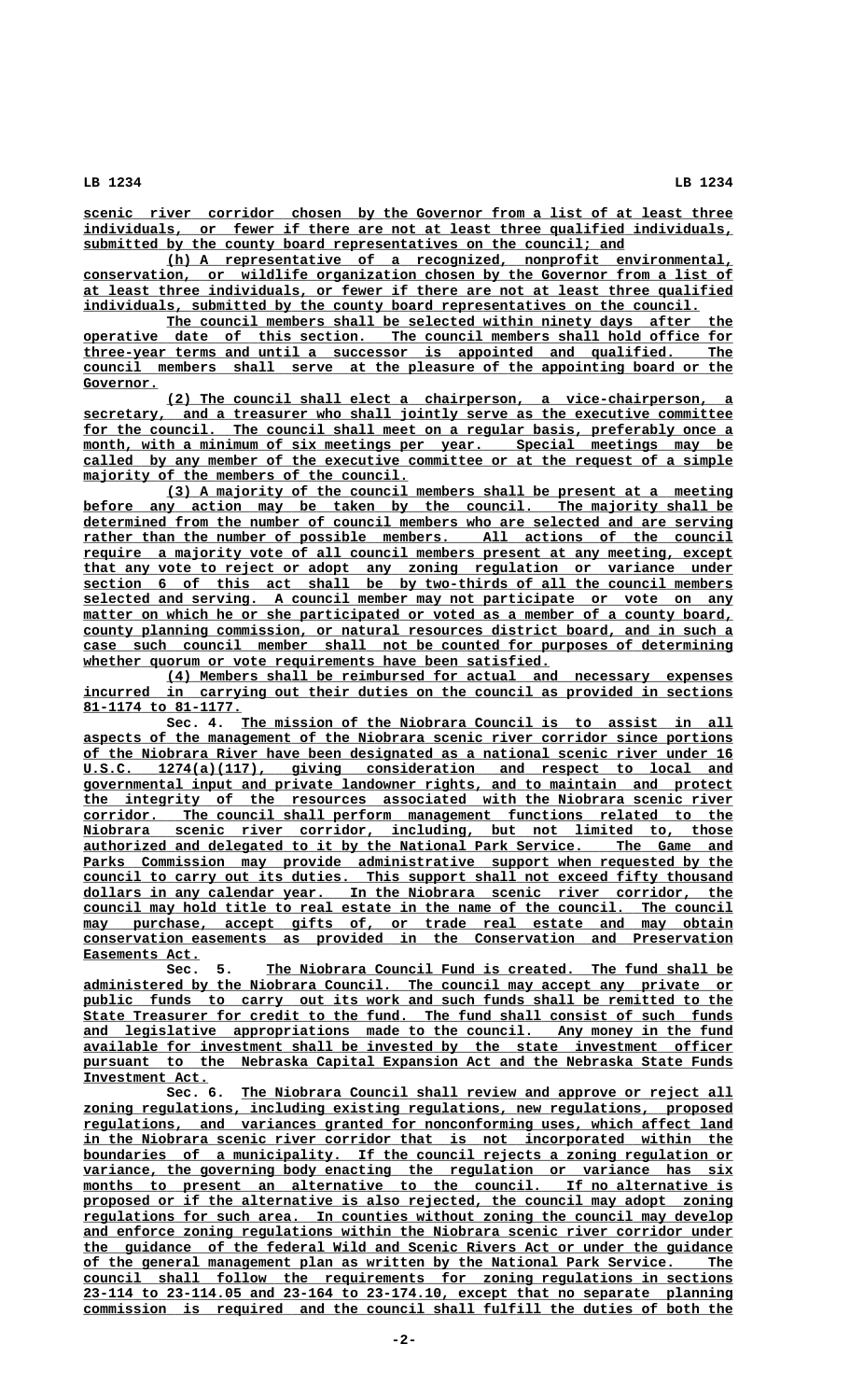**\_\_\_\_\_\_\_\_\_\_\_\_\_\_\_\_\_\_\_\_\_\_\_\_\_\_\_\_\_\_\_\_\_\_\_\_\_\_\_\_\_\_\_\_\_\_\_\_\_\_\_\_\_\_\_\_\_\_ county board and the planning commission in such sections.**

 **\_\_\_\_\_\_\_\_\_\_\_\_\_\_\_\_\_\_\_\_\_\_\_\_\_\_\_\_\_\_\_\_\_\_\_\_\_\_\_\_\_\_\_\_\_\_\_\_\_\_\_\_\_\_\_\_ Sec. 7. (1) Any state or state-assisted activity or undertaking \_\_\_\_\_\_\_\_\_\_\_\_\_\_\_\_\_\_\_\_\_\_\_\_\_\_\_\_\_\_\_\_\_\_\_\_\_\_\_\_\_\_\_\_\_\_\_\_\_\_\_\_\_\_\_\_\_\_\_\_\_\_\_\_\_\_\_\_\_\_\_\_\_\_\_\_\_\_ proposed within the Niobrara scenic river corridor shall be consistent with \_\_\_\_\_\_\_\_\_\_\_\_\_\_\_\_\_\_\_\_\_\_\_\_\_\_\_\_\_\_\_\_\_\_\_\_\_\_\_\_\_\_\_\_\_\_\_\_\_\_\_\_\_\_\_\_\_\_\_\_\_\_\_\_\_\_\_\_\_\_\_\_\_\_\_\_\_\_ the purpose of the scenic river designation, including the scenic river's \_\_\_\_\_\_\_\_\_\_\_\_\_\_\_\_\_\_\_\_\_\_\_\_\_\_\_\_\_\_\_\_\_\_\_\_\_\_\_\_\_\_\_\_\_\_\_\_\_\_\_\_\_\_\_\_\_\_\_\_\_\_\_\_\_\_\_\_\_\_\_\_\_\_\_\_\_\_ free-flowing condition and scenic, geological, biological, agricultural, \_\_\_\_\_\_\_\_\_\_\_\_\_\_\_\_\_\_\_\_\_\_\_\_\_\_\_\_\_\_\_\_\_\_\_\_ historic, and prehistoric resources.**

 **\_\_\_\_\_\_\_\_\_\_\_\_\_\_\_\_\_\_\_\_\_\_\_\_\_\_\_\_\_\_\_\_\_\_\_\_\_\_\_\_\_\_\_\_\_\_\_\_\_\_\_\_\_\_\_\_\_\_\_\_\_\_\_\_\_\_\_\_ (2) The head of any state or local agency having direct or indirect \_\_\_\_\_\_\_\_\_\_\_\_\_\_\_\_\_\_\_\_\_\_\_\_\_\_\_\_\_\_\_\_\_\_\_\_\_\_\_\_\_\_\_\_\_\_\_\_\_\_\_\_\_\_\_\_\_\_\_\_\_\_\_\_\_\_\_\_\_\_\_\_\_\_\_\_\_\_ jurisdiction over a proposed state or state-assisted undertaking within the \_\_\_\_\_\_\_\_\_\_\_\_\_\_\_\_\_\_\_\_\_\_\_\_\_\_\_\_\_\_\_\_\_\_\_\_\_\_\_\_\_\_\_\_\_\_\_\_\_\_\_\_\_\_\_\_\_\_\_\_\_\_\_\_\_\_\_\_\_\_\_\_\_\_\_\_\_\_ Niobrara scenic river corridor and the head of any agency having authority to \_\_\_\_\_\_\_\_\_\_\_\_\_\_\_\_\_\_\_\_\_\_\_\_\_\_\_\_\_\_\_\_\_\_\_\_\_\_\_\_\_\_\_\_\_\_\_\_\_\_\_\_\_\_\_\_\_\_\_\_\_\_\_\_\_\_\_\_\_\_\_\_\_\_\_\_\_\_ license or permit any undertaking in such area shall prepare a detailed \_\_\_\_\_\_\_\_\_\_\_\_\_\_\_\_\_\_\_\_\_\_\_\_\_\_\_\_\_\_\_\_\_\_\_\_\_\_\_\_\_\_\_\_\_\_\_\_\_\_\_\_\_\_\_\_\_\_\_\_\_\_ proposal and submit it to the Niobrara Council for its review.**

 **\_\_\_\_\_\_\_\_\_\_\_\_\_\_\_\_\_\_\_\_\_\_\_\_\_\_\_\_\_\_\_\_\_\_\_\_\_\_\_\_\_\_\_\_\_\_\_\_\_\_\_\_\_\_\_\_\_\_\_\_\_\_\_\_\_\_\_\_ (3) The council shall review the proposal and consult with the \_\_\_\_\_\_\_\_\_\_\_\_\_\_\_\_\_\_\_\_\_\_\_\_\_\_\_\_\_\_\_\_\_\_\_\_\_\_\_\_\_\_\_\_\_\_\_\_\_\_\_\_\_\_\_\_\_\_\_\_\_\_\_\_\_\_\_\_\_\_\_\_\_\_\_\_\_\_ agency. If, within thirty days after such review and consultation, the \_\_\_\_\_\_\_\_\_\_\_\_\_\_\_\_\_\_\_\_\_\_\_\_\_\_\_\_\_\_\_\_\_\_\_\_\_\_\_\_\_\_\_\_\_\_\_\_\_\_\_\_\_\_\_\_\_\_\_\_\_\_\_\_\_\_\_\_\_\_\_\_\_\_\_\_\_\_ council finds that the proposed action is not consistent with the purposes of \_\_\_\_\_\_\_\_\_\_\_\_\_\_\_\_\_\_\_\_\_\_\_\_\_\_\_\_\_\_\_\_\_\_\_\_\_\_\_\_\_\_\_\_\_\_\_\_\_\_\_\_\_\_\_\_\_\_\_\_\_\_\_\_\_\_\_\_\_\_\_\_\_\_\_\_\_\_ this section, the agency shall not proceed with the action until after a \_\_\_\_\_\_\_\_\_\_\_\_\_\_\_\_\_\_\_\_\_\_\_\_\_\_\_\_\_\_\_\_\_\_\_\_\_\_\_\_\_\_\_\_\_\_\_\_\_\_\_\_\_\_\_\_\_\_\_\_\_\_\_\_\_\_\_\_\_\_\_\_\_\_\_\_\_\_ justification for the action has been submitted to the Governor and approved \_\_\_\_\_\_\_\_\_\_\_\_\_\_\_\_\_\_\_\_\_\_\_\_\_\_\_\_\_\_\_\_\_\_\_\_\_\_\_\_\_\_\_\_\_\_\_\_\_\_\_\_\_\_\_\_\_\_\_\_\_\_\_\_\_\_\_\_\_\_\_\_\_\_\_\_\_\_ by the Governor in writing. The justification shall include the following \_\_\_\_\_\_\_\_\_\_\_\_\_\_\_\_\_\_\_\_\_\_\_\_\_\_\_\_\_\_\_\_\_\_\_\_\_\_\_\_\_\_\_\_\_\_\_\_\_\_\_\_\_\_\_\_\_\_\_\_\_\_\_\_\_\_\_\_\_\_\_\_\_\_\_\_\_\_ elements: The anticipated current, future, and cumulative effects on the \_\_\_\_\_\_\_\_\_\_\_\_\_\_\_\_\_\_\_\_\_\_\_\_\_\_\_\_\_\_\_\_\_\_\_\_\_\_\_\_\_\_\_\_\_\_\_\_\_\_\_\_\_\_\_\_\_\_\_\_\_\_\_\_\_\_\_\_\_\_\_\_\_\_\_\_\_\_ scenic and natural resources of the designated scenic river corridor; the \_\_\_\_\_\_\_\_\_\_\_\_\_\_\_\_\_\_\_\_\_\_\_\_\_\_\_\_\_\_\_\_\_\_\_\_\_\_\_\_\_\_\_\_\_\_\_\_\_\_\_\_\_\_\_\_\_\_\_\_\_\_\_\_\_\_\_\_\_\_\_\_\_\_\_\_\_\_ social and economic necessity for the proposed action; all possible \_\_\_\_\_\_\_\_\_\_\_\_\_\_\_\_\_\_\_\_\_\_\_\_\_\_\_\_\_\_\_\_\_\_\_\_\_\_\_\_\_\_\_\_\_\_\_\_\_\_\_\_\_\_\_\_\_\_\_\_\_\_\_\_\_\_\_\_\_\_\_\_\_\_\_\_\_\_ alternatives to the proposed action including a no-action alternative; the \_\_\_\_\_\_\_\_\_\_\_\_\_\_\_\_\_\_\_\_\_\_\_\_\_\_\_\_\_\_\_\_\_\_\_\_\_\_\_\_\_\_\_\_\_\_\_\_\_\_\_\_\_\_\_\_\_\_\_\_\_\_\_\_\_\_\_\_\_\_\_\_\_\_\_\_\_\_ comparative benefits of proposed alternative actions; and the mitigation \_\_\_\_\_\_\_\_\_\_\_\_\_\_\_\_\_\_\_\_\_\_\_\_\_\_\_\_\_\_\_\_\_\_\_\_\_\_\_\_\_ measures outlined in the proposed action.**

 **\_\_\_\_\_\_\_\_\_\_\_\_\_\_\_\_\_\_\_\_\_\_\_\_\_\_\_\_\_\_\_\_\_\_\_\_\_\_\_\_\_\_\_\_\_\_\_\_\_\_\_\_\_\_\_\_\_\_\_ Sec. 8. The Niobrara Council shall not have zoning jurisdiction \_\_\_\_\_\_\_\_\_\_\_\_\_\_\_\_\_\_\_\_\_\_\_\_\_\_\_\_\_\_\_\_\_\_\_\_\_\_\_\_\_\_\_\_\_\_\_\_\_\_\_\_\_\_\_\_\_\_\_\_\_ outside the boundaries of the Niobrara scenic river corridor.**

**Sec. 9. Section 19-902, Revised Statutes Supplement, 1998, is amended to read:**

**19-902. (1) For any or all of the purposes designated in section 19-901, the city council or village board may divide the municipality into districts of such number, shape, and area as may be deemed best suited to carry out the purposes of sections 19-901 to 19-914 and may regulate and restrict the erection, construction, reconstruction, alteration, repair, or use of buildings, structures, or land within the districts. All such regulations shall be uniform for each class or kind of buildings throughout each district, but the regulations applicable to one district may differ from \_\_\_\_\_\_\_\_\_\_\_\_\_\_\_\_\_\_\_\_\_\_\_\_\_\_\_\_\_\_\_\_\_\_\_\_\_\_\_ those applicable to other districts. If a regulation affects the Niobrara \_\_\_\_\_\_\_\_\_\_\_\_\_\_\_\_\_\_\_\_\_\_\_\_\_\_\_\_\_\_\_\_\_\_\_\_\_\_\_\_\_\_\_\_\_\_\_\_\_\_\_\_\_\_\_\_\_\_\_\_\_\_\_\_\_\_\_\_\_\_\_\_\_\_\_\_\_\_ scenic river corridor as defined in section 2 of this act and is not \_\_\_\_\_\_\_\_\_\_\_\_\_\_\_\_\_\_\_\_\_\_\_\_\_\_\_\_\_\_\_\_\_\_\_\_\_\_\_\_\_\_\_\_\_\_\_\_\_\_\_\_\_\_\_\_\_\_\_\_\_\_\_\_\_\_\_\_\_\_\_\_\_\_\_\_\_\_ incorporated within the boundaries of the municipality, the Niobrara Council** shall act on the regulation as provided in section 6 of this act.

**(2)(a) The city council or village board shall not adopt or enforce any zoning ordinance or regulation which prohibits the use of land for a proposed residential structure for the sole reason that the proposed structure is a manufactured home if such manufactured home bears an appropriate seal which indicates that it was constructed in accordance with the standards of the Uniform Standard Code for Manufactured Homes and Recreational Vehicles, the Nebraska Uniform Standards for Modular Housing Units Act, or the United States Department of Housing and Urban Development. The city council or village board may require that a manufactured home be located and installed according to the same standards for foundation system, permanent utility connections, setback, and minimum square footage which would apply to a site-built, single-family dwelling on the same lot. The city council or village board may also require that manufactured homes meet the following standards:**

**(i) The home shall have no less than nine hundred square feet of floor area;**

**(ii) The home shall have no less than an eighteen-foot exterior width;**

**(iii) The roof shall be pitched with a minimum vertical rise of two and one-half inches for each twelve inches of horizontal run;**

**(iv) The exterior material shall be of a color, material, and scale comparable with those existing in residential site-built, single-family construction;**

**(v) The home shall have a nonreflective roof material which is or simulates asphalt or wood shingles, tile, or rock; and**

**(vi) The home shall have wheels, axles, transporting lights, and removable towing apparatus removed.**

**(b) The city council or village board may not require additional standards unless such standards are uniformly applied to all single-family dwellings in the zoning district.**

**(c) Nothing in this subsection shall be deemed to supersede any valid restrictive covenants of record.**

**(3) For purposes of this section, manufactured home shall mean (a) a**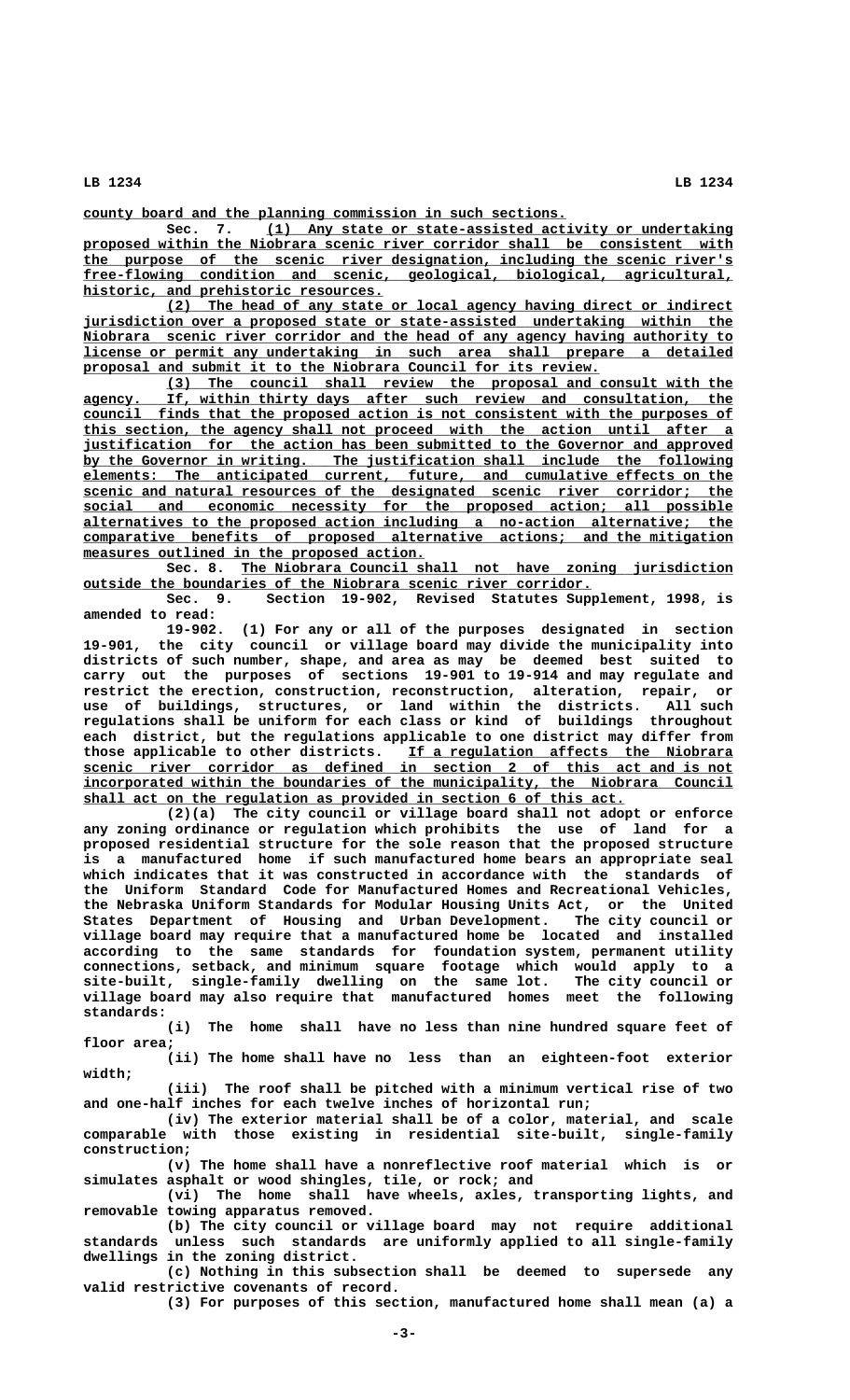**LB 1234 LB 1234 factory-built structure which is to be used as a place for human habitation,**

**which is not constructed or equipped with a permanent hitch or other device allowing it to be moved other than to a permanent site, which does not have permanently attached to its body or frame any wheels or axles, and which bears a label certifying that it was built in compliance with National Manufactured Home Construction and Safety Standards, 24 C.F.R. 3280 et seq., promulgated by the United States Department of Housing and Urban Development, or (b) a modular housing unit as defined in section 71-1557 bearing a seal in accordance with the Nebraska Uniform Standards for Modular Housing Units Act.**

**(4) Subdivision regulations and building, plumbing, electrical, housing, fire, or health codes or similar regulations and the adoption thereof shall not be subject to sections 19-901 to 19-915.**

**Sec. 10. Section 23-114, Revised Statutes Supplement, 1999, is amended to read:**

**23-114. (1) The county board shall have power: (a) To provide for temporary zoning as provided in sections 23-115 to 23-115.02; (b) to create a planning commission with the powers and duties set forth in sections 23-114 to 23-114.05, 23-168.01 to 23-168.04, 23-172 to 23-174, 23-174.02, 23-373, and 23-376; (c) to make, adopt, amend, extend, and implement a county comprehensive development plan; and (d) to adopt a zoning resolution, which shall have the force and effect of law.**

**(2) The zoning resolution may regulate and restrict: (a) The location, height, bulk, number of stories, and size of buildings and other structures, including tents, cabins, house trailers, and automobile trailers; (b) the percentage of lot areas which may be occupied; (c) building setback lines; (d) sizes of yards, courts, and other open spaces; (e) the density of population; (f) the uses of buildings; and (g) the uses of land for agriculture, forestry, recreation, residence, industry, and trade, after considering factors relating to soil conservation, water supply conservation, surface water drainage and removal, or other uses in the unincorporated area \_\_\_\_\_\_\_\_\_\_\_\_\_\_\_\_\_\_\_\_\_\_\_\_\_\_\_\_\_\_\_\_\_\_\_\_\_\_\_\_\_\_\_\_\_\_\_\_\_\_\_\_\_\_\_\_\_\_\_\_\_ of the county. If a zoning resolution or regulation affects the Niobrara \_\_\_\_\_\_\_\_\_\_\_\_\_\_\_\_\_\_\_\_\_\_\_\_\_\_\_\_\_\_\_\_\_\_\_\_\_\_\_\_\_\_\_\_\_\_\_\_\_\_\_\_\_\_\_\_\_\_\_\_\_\_\_\_\_\_\_\_\_\_\_\_\_\_\_\_\_\_ scenic river corridor as defined in section 2 of this act, the Niobrara** Council shall act on the measure as provided in section 6 of this act.

**(3)(a) The county board shall not adopt or enforce any zoning resolution or regulation which prohibits the use of land for a proposed residential structure for the sole reason that the proposed structure is a manufactured home if such manufactured home bears an appropriate seal which indicates that it was constructed in accordance with the standards of the Uniform Standard Code for Manufactured Homes and Recreational Vehicles, the Nebraska Uniform Standards for Modular Housing Units Act, or the United States Department of Housing and Urban Development. The county board may require that a manufactured home be located and installed according to the same standards for foundation system, permanent utility connections, setback, and minimum square footage which would apply to a site-built, single-family dwelling on the same lot. The county board may also require that manufactured homes meet the following standards:**

**(i) The home shall have no less than nine hundred square feet of floor area;**

**(ii) The home shall have no less than an eighteen-foot exterior width;**

**(iii) The roof shall be pitched with a minimum vertical rise of two and one-half inches for each twelve inches of horizontal run;**

**(iv) The exterior material shall be of a color, material, and scale comparable with those existing in residential site-built, single-family construction;**

**(v) The home shall have a nonreflective roof material which is or simulates asphalt or wood shingles, tile, or rock; and**

**(vi) The home shall have wheels, axles, transporting lights, and removable towing apparatus removed.**

**(b) The county board may not require additional standards unless such standards are uniformly applied to all single-family dwellings in the zoning district.**

**(c) Nothing in this subsection shall be deemed to supersede any valid restrictive covenants of record.**

**(4) For purposes of this section, manufactured home shall mean (a) a factory-built structure which is to be used as a place for human habitation, which is not constructed or equipped with a permanent hitch or other device allowing it to be moved other than to a permanent site, which does not have permanently attached to its body or frame any wheels or axles, and which bears a label certifying that it was built in compliance with National Manufactured Home Construction and Safety Standards, 24 C.F.R. 3280 et seq., promulgated by the United States Department of Housing and Urban Development, or (b) a**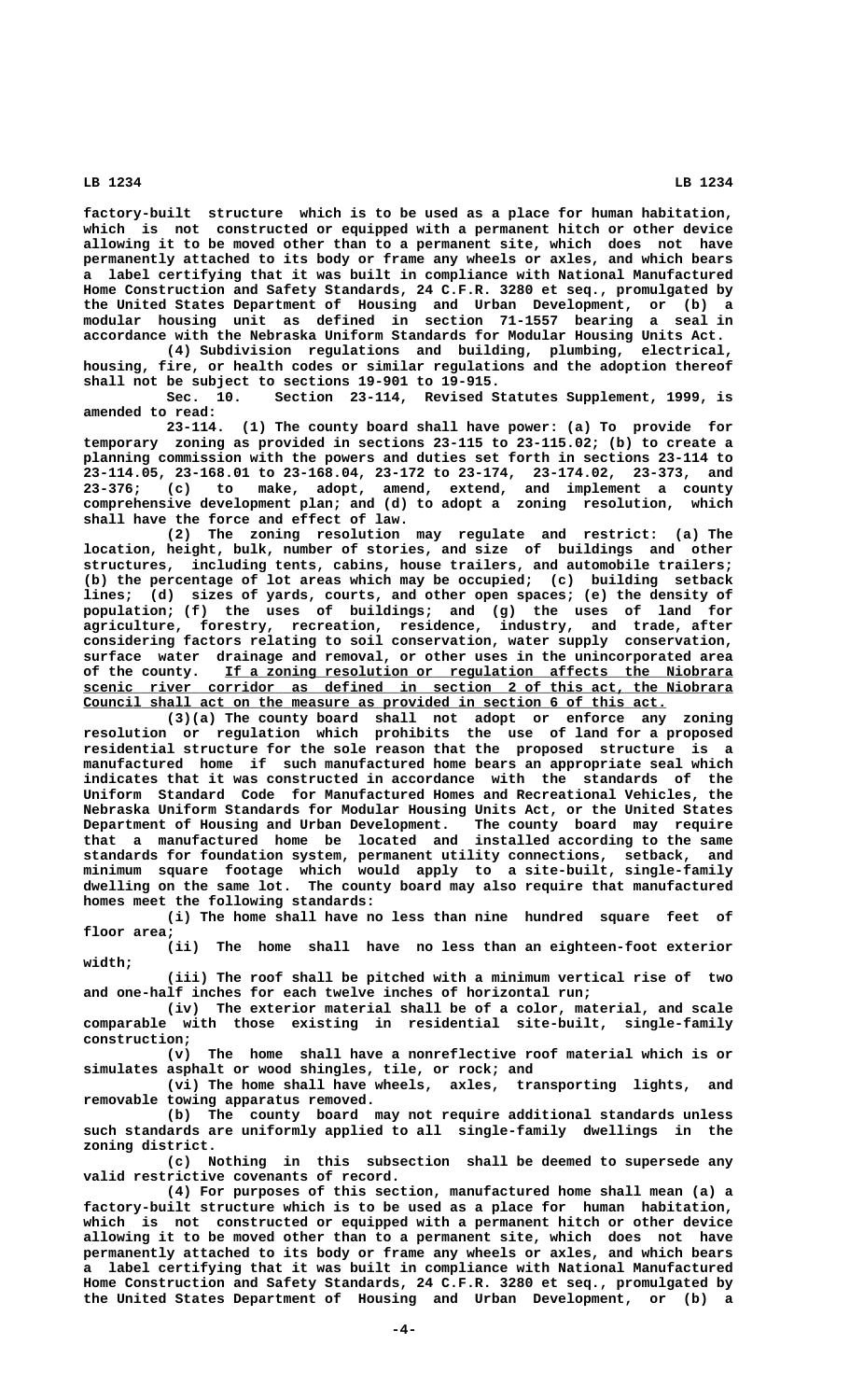**modular housing unit as defined in section 71-1557 bearing a seal in accordance with the Nebraska Uniform Standards for Modular Housing Units Act.**

**(5) Special districts or zones may be established in those areas subject to seasonal or periodic flooding, and such regulations may be applied as will minimize danger to life and property.**

**(6) The powers conferred by this section shall not be exercised within the limits of any incorporated city or village nor within the area over which a city or village has been granted zoning jurisdiction and is exercising such jurisdiction. At such time as a city or village exercises control over an unincorporated area by the adoption or amendment of a zoning ordinance, the ordinance or amendment shall supersede any resolution or regulation of the county.**

**Sec. 11. Section 23-373, Reissue Revised Statutes of Nebraska, is amended to read:**

 **—— \_\_\_\_\_\_\_\_\_\_ ——— — 23-373. No Before an owner of any real property, located in an**  $unincorrected area<sub>7</sub> except in an area in which any city or willage is$ **exercising subdivision control, shall be permitted to may subdivide, plat, or** lay out said the real property in building lots, streets, or other portions  $\epsilon$ the same intended to be dedicated for public use<sub>7</sub> or for the use of the purchasers or owners of lots fronting thereon or adjacent thereto, the approval of the county board is required, except that:

 **\_\_\_\_\_\_\_\_\_\_\_\_\_\_\_\_\_\_\_\_\_\_\_\_\_\_\_\_\_\_\_\_\_\_\_\_\_\_\_\_\_\_\_\_\_\_\_\_\_\_\_\_\_\_\_\_\_\_\_\_\_\_\_\_\_\_\_\_ (1) If the property is within the Niobrara scenic river corridor as \_\_\_\_\_\_\_\_\_\_\_\_\_\_\_\_\_\_\_\_\_\_\_\_\_\_\_\_\_\_\_\_\_\_\_\_\_\_\_\_\_\_\_\_\_\_\_\_\_\_\_\_\_\_\_\_\_\_\_\_\_\_\_\_\_\_\_\_\_\_\_\_\_\_\_\_\_\_ defined in section 2 of this act, the approval of the Niobrara Council is required; and \_\_\_\_\_\_\_\_\_\_\_\_\_**

 **\_\_\_\_\_\_\_\_\_\_\_\_\_\_\_\_\_\_\_\_\_\_\_\_\_\_\_\_\_\_\_\_\_\_\_\_\_\_\_\_\_\_\_\_\_\_\_\_\_\_\_\_\_\_\_\_\_\_\_\_\_\_\_\_\_\_\_\_ (2) If the property is located in an area where a municipality \_\_\_\_\_\_\_\_\_\_\_\_\_\_\_\_\_\_\_\_\_\_\_\_\_\_\_\_\_\_\_\_\_\_\_\_\_\_\_\_\_\_\_\_\_\_\_\_\_\_\_\_\_\_\_\_\_\_\_\_\_\_\_\_\_\_\_\_\_\_\_\_\_\_\_\_\_\_ exercises zoning control and does not require approval of the Niobrara** Council, the approval of the municipality is required.  $\tau$  without first having **obtained the approval thereof of the county board of such county. At such** time as a city or village exercises such controls over an unincorporated area by adopting or amending subdivision regulations, its regulations shall  $supergede$  those of the county.

**Sec. 12. Section 76-2,112, Reissue Revised Statutes of Nebraska, is amended to read:**

**76-2,112. (1) A conservation or preservation easement shall be an interest in real property, created by an instrument in which the purpose for the easement is clearly stated. The instrument shall be filed, duly recorded, and indexed in the office of the register of deeds of the county in which the real property subject to the conservation or preservation easement is located. (2) No conveyance of a conservation or preservation easement shall**

**be effective until accepted by the holder.**

**(3) In order to minimize conflicts with land-use planning, each conservation or preservation easement shall be approved by the appropriate governing body. Such approving body shall first refer the proposed acquisition to and receive comments from the local planning commission with jurisdiction over such property, which shall within sixty days of the referral provide such comments regarding the conformity of the proposed acquisition to comprehensive planning for the area. If such comments are not received within sixty days, the proposed acquisition shall be deemed approved by the local planning commission. If the property is located partially or entirely within the boundaries or zoning jurisdiction of a city or village, approval of the governing body of such city or village shall be required. If such property is located entirely outside the boundaries and zoning jurisdiction of any city or** village, approval of the county board shall be required. If the property is  **\_\_\_\_\_\_\_\_\_\_\_\_\_\_\_\_\_\_\_\_\_\_\_\_\_\_\_\_\_\_\_\_\_\_\_\_\_\_\_\_\_\_\_\_\_\_\_\_\_\_\_\_\_\_\_\_\_\_\_\_\_\_\_\_\_\_\_\_\_\_\_\_\_\_\_\_\_\_ located in the Niobrara scenic river corridor as defined in section 2 of this \_\_\_\_\_\_\_\_\_\_\_\_\_\_\_\_\_\_\_\_\_\_\_\_\_\_\_\_\_\_\_\_\_\_\_\_\_\_\_\_\_\_\_\_\_\_\_\_\_\_\_\_\_\_\_\_\_\_\_\_\_\_\_\_\_\_\_\_\_\_\_\_\_\_\_\_\_\_ act and is not incorporated within the boundaries of a city or village, the \_\_\_\_\_\_\_\_\_\_\_\_\_\_\_\_\_\_\_\_\_\_\_\_\_\_\_\_\_\_\_\_\_\_\_\_\_\_\_\_\_\_\_\_\_\_\_\_\_\_\_\_\_\_\_\_\_\_\_\_\_\_\_\_\_\_\_\_\_\_\_\_\_\_\_\_\_\_ Niobrara Council approval rather than city, village, or county approval shall \_\_\_\_\_\_\_\_\_\_\_\_\_ be required. Approval of a proposed acquisition may be denied upon a finding by the appropriate governing body that the acquisition is not in the public interest when the easement is inconsistent with (a) a comprehensive plan for the area which had been officially adopted and was in force at the time of the conveyance, (b) any national, state, regional, or local program furthering conservation or preservation, or (c) any known proposal by a governmental body for use of the land.**

**(4) Notwithstanding the provisions of subsection (3) of this section, the state, or any state agency or political subdivision other than a city, village, or county, may accept an easement after first referring the proposed acquisition to and receiving comments from the local planning commission with jurisdiction over the property, which shall within sixty days of the referral provide such comments regarding the conformity of the proposed acquisition to comprehensive planning for the area. If such comments are not received within sixty days, the proposed acquisition shall be deemed approved by the local planning commission.**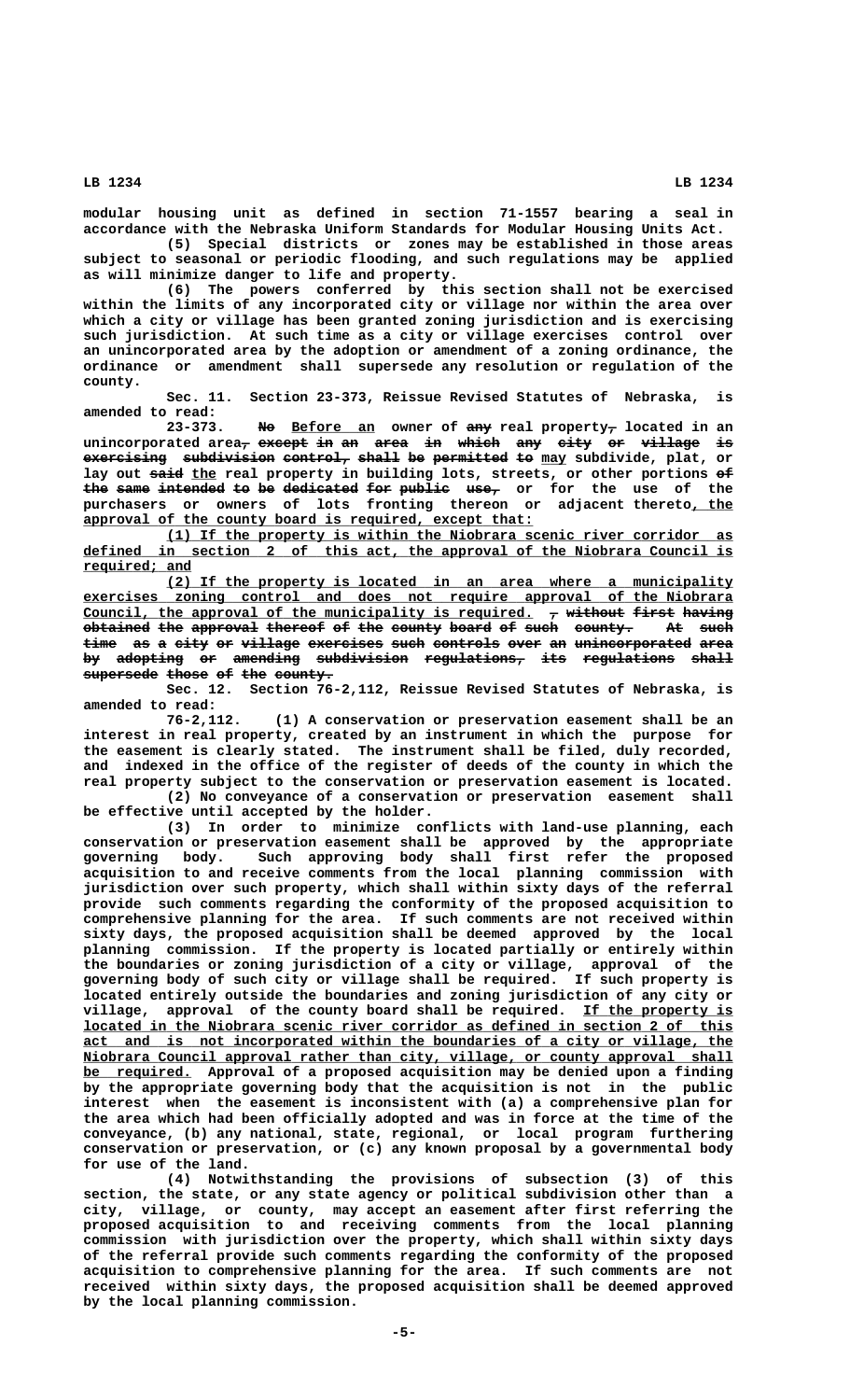**Sec. 13. Section 81-1532, Reissue Revised Statutes of Nebraska, is amended to read:**

Sections 81-1501 to 81-1533 81-1532 shall be known and may **be cited as the Environmental Protection Act.**

**Sec. 14. Section 81-15,152, Reissue Revised Statutes of Nebraska, is amended to read:**

**81-15,152. The council shall have the following powers and duties:**

**(1) The power to adopt and promulgate rules and regulations to govern the application procedure and requirements for making loans under the Wastewater Treatment Facilities Construction Assistance Act;**

**(2) The power to adopt a system for the ranking of wastewater treatment construction projects with known needs or for which loan applications have been received by the department. In establishing the system the council shall consider, among other things, the severity of pollution, public health, water quality impact, population, financial capability, and eligibility of the construction project for federal or state funds. This priority system shall be reviewed annually by the council;**

**(3) The power to adopt and promulgate rules and regulations to govern types of nonpoint source control system projects which will be eligible for loans and to adopt a system for priority ranking of such projects;**

**(4) The power to adopt a system of establishing interest rates to be charged on loans. The system shall presume that the current market interest rate shall be charged unless a municipality or a county demonstrates a serious financial hardship. The system may allow discounted interest rates for short-term loans. The following factors shall be considered when making a determination of serious financial hardship: Income level of residents; amount of debt and debt service requirements; and level of user fees both in absolute terms and relative to income of residents;**

**(5) The power to create an administrative fee to be assessed on a loan for the purpose of administering the Wastewater Treatment Facilities Construction Assistance Act. Such fee shall be based on the availability of federal funding for such purpose and the projected administrative needs for carrying out the purposes of the act;**

**(6) The power to determine the maximum amount of any one loan or** combination of loans for any single municipality or any single county; and

**(7) Except as limited by section 81-15,151, the power to obligate the Wastewater Treatment Facilities Construction Loan Fund and the assets thereof, in whole or in part, to repay with interest loans to or deposits into the fund, including bonds, the proceeds of which are deposited into the fund;\_ and \_\_\_**

 **\_\_\_\_\_\_\_\_\_\_\_\_\_\_\_\_\_\_\_\_\_\_\_\_\_\_\_\_\_\_\_\_\_\_\_\_\_\_\_\_\_\_\_\_\_\_\_\_\_\_\_\_\_\_\_\_\_\_\_\_\_\_\_\_\_\_\_\_ (8) The power to adopt and promulgate rules and regulations to \_\_\_\_\_\_\_\_\_\_\_\_\_\_\_\_\_\_\_\_\_\_\_\_\_\_\_\_\_\_\_\_\_\_\_\_\_\_\_\_\_\_\_\_\_\_\_\_\_\_\_\_\_\_\_\_\_\_\_\_\_\_\_\_\_\_\_\_\_\_\_\_\_\_\_\_\_\_ govern the application procedure and requirements, including any funding caps \_\_\_\_\_\_\_\_\_\_\_\_\_\_\_\_\_\_\_\_\_\_\_\_\_\_\_\_\_\_\_\_\_\_\_\_\_\_\_\_\_\_\_\_\_\_\_\_\_\_\_\_\_\_\_\_\_\_\_\_\_\_\_\_\_\_\_\_\_\_\_\_\_\_\_\_\_\_ and cost-share requirements, for grants pursuant to subdivision (10) of section 81-15,153. \_\_\_\_\_\_\_\_\_\_\_\_\_\_\_\_\_**

**Sec. 15. Section 81-15,153, Reissue Revised Statutes of Nebraska, is amended to read:**

**81-15,153. The department shall have the following powers and duties:**

**(1) The power to establish a program to make loans to municipalities or to counties, individually or jointly, for construction or modification of publicly owned wastewater treatment works in accordance with the Wastewater Treatment Facilities Construction Assistance Act and the rules and regulations of the council adopted and promulgated pursuant to such act;**

**(2) The power to establish a program to make loans to municipalities or to counties for construction, rehabilitation, operation, or maintenance of nonpoint source control systems in accordance with the Wastewater Treatment Facilities Construction Assistance Act and the rules and regulations of the council adopted and promulgated pursuant to such act. The department shall propose such rules and regulations to the council no later than July 1, 1997;**

**(3) The power, if so authorized by the council pursuant to section 81-15,152, to execute and deliver documents obligating the Wastewater Treatment Facilities Construction Loan Fund and the assets thereof to the extent permitted by section 81-15,151 to repay, with interest, loans to or deposits into the fund and to execute and deliver documents pledging to the extent permitted by section 81-15,151 all or part of the fund and its assets to secure, directly or indirectly, the loans or deposits;**

**(4) The duty to prepare an annual report for the Governor and the** Legislature containing information which shows the financial status of the  **program; \_\_\_\_\_\_\_**

**(5) The duty to establish fiscal controls and accounting procedures sufficient to assure proper accounting during appropriate accounting periods, including the following:**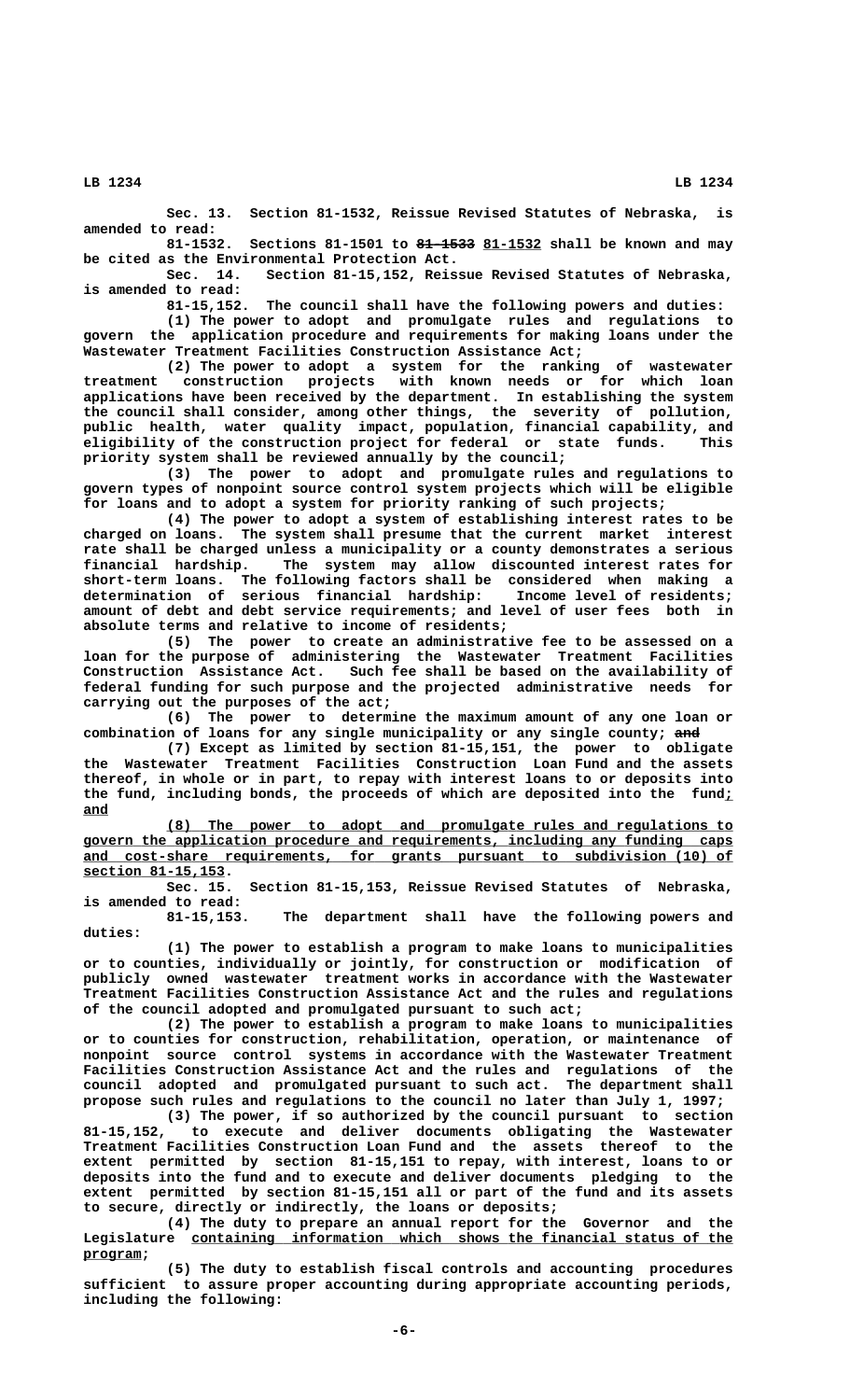**(a) Accounting from the Nebraska Investment Finance Authority for the costs associated with the issuance of bonds pursuant to the act;**

**(b) Accounting for payments or deposits received by the fund;**

**(c) Accounting for disbursements made by the fund; and**

**(d) Balancing the fund at the beginning and end of the accounting period;**

**(6) The duty to establish financial capability requirements that assure sufficient revenue to operate and maintain a facility for its useful life and to repay the loan for such facility;**

**(7) The power to determine the rate of interest to be charged on a loan in accordance with the rules and regulations adopted and promulgated by the council;**

**(8) The power to enter into required agreements with the United States Environmental Protection Agency pursuant to the Clean Water Act;**

(9) The power to make state allocations grants concurrent with loans **to municipalities with populations of eight hundred inhabitants or less which demonstrate serious financial hardships. The annual obligation to the state** shall not exceed three five hundred thousand dollars. The department may **authorize grants for up to one-half of the eligible project cost. Such state allocations shall contain a provision that payment of the amount allocated is conditional upon the availability of appropriated funds. All funds appropriated shall be administered on a cash-flow basis utilizing General ———————————— ————— —— ———————————— —— — ————————— ————— ————————— ——————— ————— \_\_\_\_\_\_\_\_ Funds shall be appropriated to Agency No. 84 -- Department of Environmental Quality, Program No. 523 -- Wastewater Facilities Construction Assistance** Program, to meet payment requirements as they occur<sub>i</sub> - The department shall submit to the Governor and the Clerk of the Legislature a semiannual report on January 1 and July 1 of each year containing information which shows the  $f$ inancial status of the program, including a statement of the fund balance, an itemized list of all conditional grants made to municipalities, including  $\texttt{actual}$  and estimated amounts and the time of payouts, the necessary **appropriations required to meet those grants, and any other information which —————————————— ———————— —— ———— ————— ——————— ——— ——— ————— ——————————— ————** will reflect the progress and financial status of the program. Each member of the Legislature shall receive a copy of the report required by this subdivision by making a request for it to the department, and

> **\_\_\_\_\_\_\_\_\_\_\_\_\_\_\_\_\_\_\_\_\_\_\_\_\_\_\_\_\_\_\_\_\_\_\_\_\_\_\_\_\_\_\_\_\_\_\_\_\_\_\_\_\_\_\_\_\_\_\_\_\_\_\_ (10) The power to authorize emergency grants to municipalities with \_\_\_\_\_\_\_\_\_\_\_\_\_\_\_\_\_\_\_\_\_\_\_\_\_\_\_\_\_\_\_\_\_\_\_\_\_\_\_\_\_\_\_\_\_\_\_\_\_\_\_\_\_\_\_\_\_\_\_\_\_\_\_\_\_\_\_\_\_\_\_\_\_\_\_\_\_\_ wastewater treatment facilities which have been damaged or destroyed by**  $natural$  disaster or other unanticipated actions or circumstances. Such grants  **\_\_\_\_\_\_\_\_\_\_\_\_\_\_\_\_\_\_\_\_\_\_\_\_\_\_\_\_\_\_\_\_\_\_\_\_\_\_\_\_\_\_\_\_\_\_\_\_\_\_\_\_\_\_\_\_\_\_\_\_\_\_\_\_\_\_\_\_\_\_ shall not be used for routine repair or maintenance of facilities; and**

> **\_\_\_\_ (11) Such other powers as may be necessary and appropriate for the exercise of the duties created under the Wastewater Treatment Facilities Construction Assistance Act.**

> **\_\_\_\_\_\_\_\_\_\_\_\_\_\_\_\_\_\_\_\_\_\_\_\_\_\_\_\_\_\_\_\_\_\_\_\_\_\_\_\_\_\_\_\_\_\_\_\_\_\_\_\_\_\_\_\_\_\_ Sec. 16. (1) The Ethanol Pricing Task Force is created. The task** force shall examine the practices, policies, and methods by which ethanol prices are set and shall include a comparison of ethanol prices to other motor  **\_\_\_\_\_\_\_\_\_\_\_\_\_\_\_\_\_\_\_\_\_\_\_\_\_\_\_\_\_\_\_\_\_\_\_\_\_\_\_\_\_\_\_\_\_\_\_\_\_\_\_\_\_\_\_\_\_\_\_\_\_\_\_\_\_\_\_\_\_\_\_\_\_\_\_\_\_\_ fuel prices in Nebraska. The task force shall collect data on price** differences and how they impact the marketing and sale of ethanol. On or  **\_\_\_\_\_\_\_\_\_\_\_\_\_\_\_\_\_\_\_\_\_\_\_\_\_\_\_\_\_\_\_\_\_\_\_\_\_\_\_\_\_\_\_\_\_\_\_\_\_\_\_\_\_\_\_\_\_\_\_\_\_\_\_\_\_\_\_\_\_\_\_\_\_\_\_\_\_\_ before December 1, 2000, the task force shall file a written report with the \_\_\_\_\_\_\_\_\_\_\_\_\_\_\_\_\_\_\_\_\_\_\_\_\_\_\_\_\_\_\_\_\_\_\_\_\_\_\_\_\_\_\_\_\_\_\_\_\_\_\_\_\_\_\_\_\_\_\_\_\_\_\_\_\_\_\_\_\_\_\_\_\_\_\_\_\_\_ Legislature with its findings and recommendations concerning ethanol pricing practices. \_\_\_\_\_\_\_\_\_\_**

> > **\_\_\_\_\_\_\_\_\_\_\_\_\_\_\_\_\_\_\_\_\_\_\_\_\_\_\_\_\_\_\_\_\_\_\_\_\_\_\_\_\_\_\_\_\_\_\_\_\_\_\_\_\_\_\_\_\_\_\_\_ (2) The task force shall consist of nine members as follows:**

 **\_\_\_\_\_\_\_\_\_\_\_\_\_\_\_\_\_\_\_\_\_\_\_\_\_\_\_\_\_\_\_\_\_\_\_\_\_\_\_\_\_\_\_\_ (a) A representative of petroleum marketers;**

 **\_\_\_\_\_\_\_\_\_\_\_\_\_\_\_\_\_\_\_\_\_\_\_\_\_\_\_\_\_\_\_\_\_\_\_\_\_\_\_\_\_\_\_\_\_ (b) A representative of motor fuel retailers;**

 **\_\_\_\_\_\_\_\_\_\_\_\_\_\_\_\_\_\_\_\_\_\_\_\_\_\_\_\_\_\_\_\_\_\_\_\_\_\_\_\_\_\_\_\_\_ (c) A representative of the ethanol industry;**

 **\_\_\_\_\_\_\_\_\_\_\_\_\_\_\_\_\_\_\_\_\_\_\_\_\_\_\_\_\_ (d) An agricultural producer;**

 **\_\_\_\_\_\_\_\_\_\_\_\_\_\_\_\_\_\_\_\_\_\_\_\_\_\_\_\_\_\_\_\_\_\_\_\_\_\_\_\_\_\_\_ (e) A member of the Nebraska Ethanol Board;**

 **\_\_\_\_\_\_\_\_\_\_\_\_\_\_\_\_\_\_\_\_\_\_\_\_\_\_\_\_\_\_\_\_\_\_\_\_\_\_\_\_\_\_\_\_\_\_\_\_\_\_\_\_\_\_\_\_\_\_\_\_\_\_\_\_\_\_\_\_ (f) A representative of the Motor Fuel Tax Enforcement and \_\_\_\_\_\_\_\_\_\_\_\_\_\_\_\_\_\_\_\_\_\_\_\_\_\_\_\_\_\_\_\_\_\_\_\_\_\_\_\_\_\_\_\_\_\_\_\_\_ Collection Division of the Department of Revenue;**

 **\_\_\_\_\_\_\_\_\_\_\_\_\_\_\_\_\_\_\_\_\_\_\_\_\_\_\_\_\_\_\_\_\_\_\_\_\_\_\_\_\_\_\_\_\_\_\_\_\_\_\_\_\_\_\_\_ (g) One person representing environmental interests; and**

 **\_\_\_\_\_\_\_\_\_\_\_\_\_\_\_\_\_\_\_\_\_\_\_\_\_\_\_\_\_\_\_\_\_\_\_\_\_\_\_\_\_\_\_\_\_\_\_\_\_\_\_\_\_\_\_\_\_\_\_\_\_\_\_\_\_\_\_\_ (h) Two members of the Legislature, including the chairperson of the \_\_\_\_\_\_\_\_\_\_\_\_\_\_\_\_\_\_\_\_\_\_\_\_\_\_\_\_ Natural Resources Committee.**

 **\_\_\_\_\_\_\_\_\_\_\_\_\_\_\_\_\_\_\_\_\_\_\_\_\_\_\_\_\_\_\_\_\_\_\_\_\_\_\_\_\_\_\_\_\_\_\_\_\_\_\_\_\_\_\_\_\_\_\_\_\_\_\_\_\_\_\_\_ The Governor shall appoint members in subdivisions (a) through (g) \_\_\_\_\_\_\_\_\_\_\_\_\_\_\_\_\_\_\_\_\_\_\_\_\_\_\_\_\_\_\_\_\_\_\_\_\_\_\_\_\_\_\_\_\_\_\_\_\_\_\_\_\_\_\_\_\_\_\_\_\_\_\_\_\_\_\_\_\_\_\_\_\_\_\_\_\_\_ of this subsection. The Executive Board of the Legislative Council shall \_\_\_\_\_\_\_\_\_\_\_\_\_\_\_\_\_\_\_\_\_\_\_\_\_\_\_\_\_\_\_\_\_\_\_\_\_\_\_\_\_\_\_\_\_\_\_\_\_\_\_\_\_\_\_\_\_\_\_\_\_\_\_\_\_\_\_\_\_\_\_\_\_\_\_\_\_\_ appoint members in subdivision (h) of this subsection. Members shall be \_\_\_\_\_\_\_\_\_\_\_\_\_\_\_\_\_\_\_\_\_\_\_\_\_\_\_\_\_\_\_\_\_\_\_\_\_\_\_\_\_\_\_\_\_\_\_\_\_\_\_\_\_\_\_\_\_\_\_\_\_\_\_\_\_\_\_\_\_\_\_\_\_\_\_\_\_\_ reimbursed for their actual and necessary expenses incurred in the performance \_\_\_\_\_\_\_\_\_\_\_\_\_\_\_\_\_\_\_\_\_\_\_\_\_\_\_\_\_\_\_\_\_\_\_\_\_\_\_\_\_\_\_\_\_\_\_\_\_\_\_\_\_\_\_\_\_\_\_\_\_\_\_\_\_\_\_\_ of their official duties as provided in sections 81-1174 to 81-1177.**

 **\_\_\_\_\_\_\_\_\_\_\_\_\_\_\_\_\_\_\_\_\_\_\_\_\_\_\_\_\_\_\_\_\_\_\_\_\_\_\_\_\_\_\_\_\_\_\_\_\_\_\_\_\_\_\_\_\_\_\_\_\_\_\_\_\_\_\_\_ (3) The Executive Board of the Legislative Council shall provide the \_\_\_\_\_\_\_\_\_\_\_\_\_\_\_\_\_\_\_\_\_\_\_\_\_\_\_\_\_\_\_\_\_\_\_\_\_\_\_\_\_\_\_\_\_\_\_\_\_\_\_\_\_\_\_\_\_\_\_\_\_\_\_\_\_ task force with necessary equipment, supplies, and staff support.**

 **\_\_\_\_\_\_\_\_\_\_\_\_\_\_\_\_\_\_\_\_\_\_\_\_\_\_\_\_\_\_\_\_\_\_\_\_\_\_\_\_\_\_\_\_\_\_\_\_\_\_\_\_\_\_\_\_ (4) The task force shall terminate on December 31, 2000.**

 **\_\_\_\_\_\_\_\_\_\_\_\_\_\_\_\_\_\_\_\_\_\_\_\_\_\_\_\_\_\_\_\_\_\_\_\_\_\_\_\_\_\_\_\_\_\_\_\_\_\_\_\_\_\_\_\_\_\_ Sec. 17. On or after the operative date of this section, a retailer \_\_\_\_\_\_\_\_\_\_\_\_\_\_\_\_\_\_\_\_\_\_\_\_\_\_\_\_\_\_\_\_\_\_\_\_\_\_\_\_\_\_\_\_\_\_\_\_\_\_\_\_\_\_\_\_\_\_\_\_\_\_\_\_\_\_\_\_\_\_\_\_\_\_\_\_\_\_ shall not offer for sale in this state any petroleum product that contains** more than one percent of methyl tertiary butyl ether (MTBE) by volume. For  **\_\_\_\_\_\_\_\_\_\_\_\_\_\_\_\_\_\_\_\_\_\_\_\_\_\_\_\_\_\_\_\_\_\_\_\_\_\_\_\_\_\_\_\_\_\_\_\_\_\_\_\_\_\_\_\_\_\_\_\_\_\_\_\_\_\_\_\_\_\_\_\_\_\_\_\_\_\_ purposes of this section, retailer has the same definition as in section**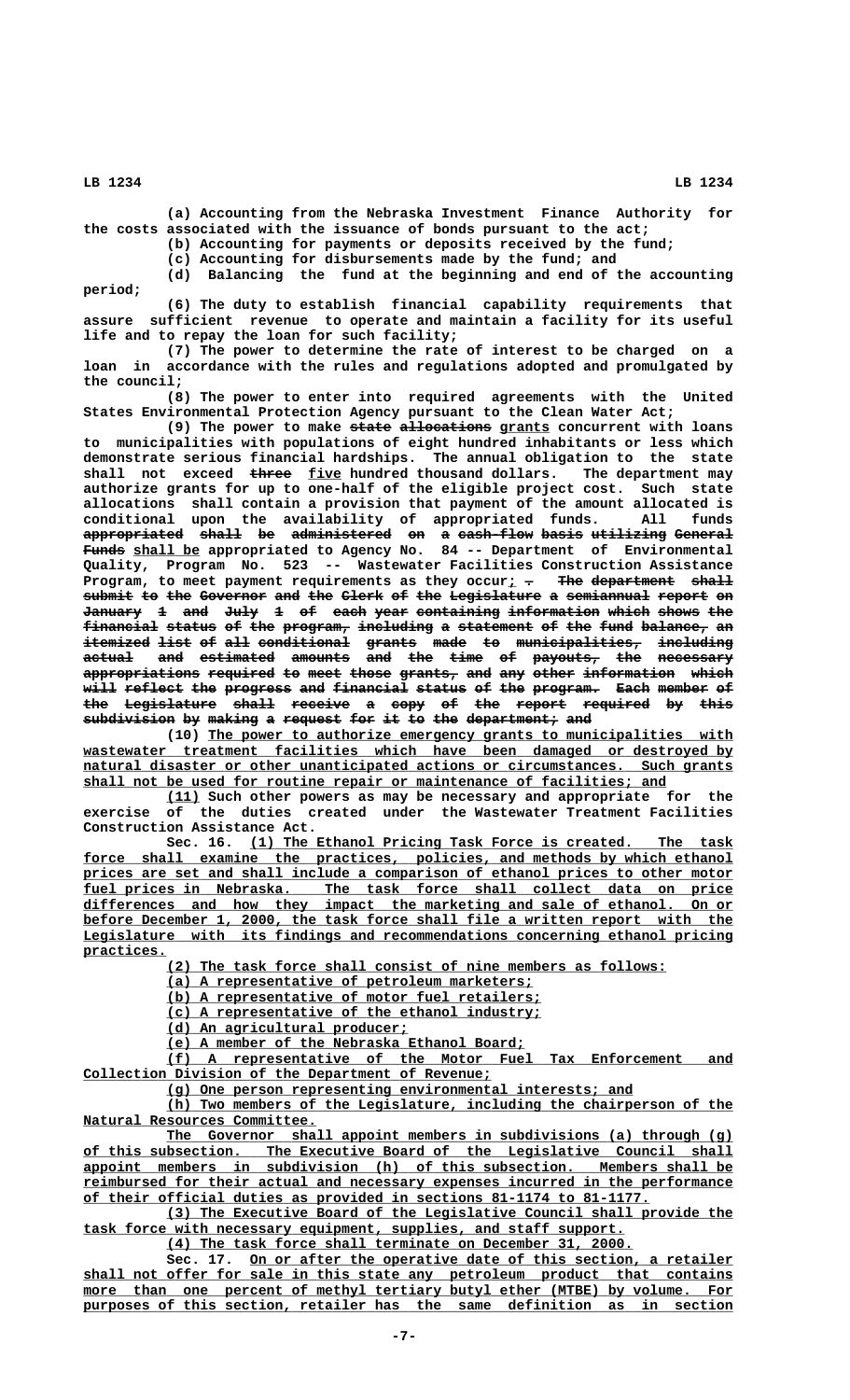**66-482. \_\_\_\_\_\_\_**

 **\_\_\_\_\_\_\_\_\_\_\_\_\_\_\_\_\_\_\_\_\_\_\_\_\_\_\_\_\_\_\_\_\_\_\_\_\_\_\_\_\_\_\_\_\_\_\_\_\_\_\_\_\_\_\_ Sec. 18. The Legislature finds that (1) existing monitoring of \_\_\_\_\_\_\_\_\_\_\_\_\_\_\_\_\_\_\_\_\_\_\_\_\_\_\_\_\_\_\_\_\_\_\_\_\_\_\_\_\_\_\_\_\_\_\_\_\_\_\_\_\_\_\_\_\_\_\_\_\_\_\_\_\_\_\_\_\_\_\_\_\_\_\_\_\_\_ ground water quality performed by natural resources districts is excellent and \_\_\_\_\_\_\_\_\_\_\_\_\_\_\_\_\_\_\_\_\_\_\_\_\_\_\_\_\_\_\_\_\_\_\_\_\_\_\_\_\_\_\_\_\_\_\_\_\_\_\_\_\_\_\_\_\_\_\_\_\_\_\_\_\_\_\_\_\_\_\_\_\_\_\_\_\_\_ deserves recognition, (2) substantial efforts have been undertaken by the** Department of Environmental Quality to monitor surface water quality, and (3)  **\_\_\_\_\_\_\_\_\_\_\_\_\_\_\_\_\_\_\_\_\_\_\_\_\_\_\_\_\_\_\_\_\_\_\_\_\_\_\_\_\_\_\_\_\_\_\_\_\_\_\_\_\_\_\_\_\_\_\_\_\_\_\_\_\_\_\_\_\_\_\_\_\_\_\_\_\_\_ it is within the state's capacity to develop a comprehensive, integrated \_\_\_\_\_\_\_\_\_\_\_\_\_\_\_\_\_\_\_\_\_\_\_\_\_\_\_\_\_\_\_\_\_\_\_\_\_\_\_\_\_\_ statewide water quality monitoring system.**

Sec. 19. The Department of Environmental Quality shall conduct a  **\_\_\_\_\_\_\_\_\_\_\_\_\_\_\_\_\_\_\_\_\_\_\_\_\_\_\_\_\_\_\_\_\_\_\_\_\_\_\_\_\_\_\_\_\_\_\_\_\_\_\_\_\_\_\_\_\_\_\_\_\_\_\_\_\_\_\_\_\_\_\_\_\_\_\_\_\_\_ comprehensive study of water quality monitoring in Nebraska pursuant to \_\_\_\_\_\_\_\_\_\_\_\_\_\_\_\_\_\_\_\_\_\_\_\_\_\_\_\_\_\_\_\_\_\_\_\_\_\_\_\_\_\_\_\_\_\_\_\_\_\_\_\_\_\_\_\_\_\_\_\_\_\_\_\_\_\_\_\_\_\_\_\_\_\_\_\_\_\_ section 20 of this act. In preparing Phase I of the study, the department \_\_\_\_\_\_\_\_\_\_\_\_\_\_\_\_\_\_\_\_\_\_\_\_\_\_\_\_\_\_\_\_\_\_\_\_\_\_\_\_\_\_\_\_\_\_\_\_\_\_\_\_\_\_\_\_\_\_\_\_\_\_\_\_\_\_\_\_\_\_\_\_\_\_\_\_\_\_ shall work with and consult an advisory committee consisting of a designee** from each of the following: The American Consulting Engineers Council of  **\_\_\_\_\_\_\_\_\_\_\_\_\_\_\_\_\_\_\_\_\_\_\_\_\_\_\_\_\_\_\_\_\_\_\_\_\_\_\_\_\_\_\_\_\_\_\_\_\_\_\_\_\_\_\_\_\_\_\_\_\_\_\_\_\_\_\_\_\_\_\_\_\_\_\_\_\_\_ Nebraska, the Department of Agriculture, the Nebraska Natural Resources \_\_\_\_\_\_\_\_\_\_\_\_\_\_\_\_\_\_\_\_\_\_\_\_\_\_\_\_\_\_\_\_\_\_\_\_\_\_\_\_\_\_\_\_\_\_\_\_\_\_\_\_\_\_\_\_\_\_\_\_\_\_\_\_\_\_\_\_\_\_\_\_\_\_\_\_\_\_ Commission, the Department of Health and Human Services Regulation and \_\_\_\_\_\_\_\_\_\_\_\_\_\_\_\_\_\_\_\_\_\_\_\_\_\_\_\_\_\_\_\_\_\_\_\_\_\_\_\_\_\_\_\_\_\_\_\_\_\_\_\_\_\_\_\_\_\_\_\_\_\_\_\_\_\_\_\_\_\_\_\_\_\_\_\_\_\_ Licensure, the Department of Natural Resources, the League of Nebraska \_\_\_\_\_\_\_\_\_\_\_\_\_\_\_\_\_\_\_\_\_\_\_\_\_\_\_\_\_\_\_\_\_\_\_\_\_\_\_\_\_\_\_\_\_\_\_\_\_\_\_\_\_\_\_\_\_\_\_\_\_\_\_\_\_\_\_\_\_\_\_\_\_\_\_\_\_\_ Municipalities, the Nebraska Association of Resources Districts, the Game and** Parks Commission, the United States Geological Survey, and the University of  $Nebraska.$  The advisory group for Phase II of the study shall include the members listed in this section for Phase I and be expanded to include all  **\_\_\_\_\_\_\_\_\_\_\_\_\_\_\_\_\_\_\_\_\_\_\_\_\_\_\_\_\_\_\_\_\_\_\_\_\_\_\_\_\_\_\_\_\_\_\_\_\_\_\_\_\_\_\_\_\_\_\_\_\_\_\_\_\_\_\_\_\_\_\_\_\_\_\_\_\_\_ groups found by the Department of Environmental Quality to be significant \_\_\_\_\_\_\_\_\_\_\_\_\_\_\_\_\_\_\_\_\_\_\_\_\_\_\_\_\_\_\_\_\_\_\_\_\_\_\_\_\_\_\_\_\_\_\_\_\_\_\_\_\_\_\_\_\_\_\_\_\_\_\_\_\_\_\_\_\_\_\_\_\_\_\_\_\_\_ stakeholders in the water quality area. Phase I of the study shall be \_\_\_\_\_\_\_\_\_\_\_\_\_\_\_\_\_\_\_\_\_\_\_\_\_\_\_\_\_\_\_\_\_\_\_\_\_\_\_\_\_\_\_\_\_\_\_\_\_\_\_\_\_\_\_\_\_\_\_\_\_\_\_\_\_\_\_\_\_\_\_\_\_\_\_\_\_\_ presented to the Natural Resources Committee of the Legislature on or before \_\_\_\_\_\_\_\_\_\_\_\_\_\_\_\_\_\_\_\_\_\_\_\_\_\_\_\_\_\_\_\_\_\_\_\_\_\_\_\_\_\_\_\_\_\_\_\_\_\_\_\_\_\_\_\_\_\_\_\_\_\_\_\_\_\_\_\_\_\_\_\_\_\_\_\_\_\_ December 1, 2000, and Phase II shall be presented to the committee on or \_\_\_\_\_\_\_\_\_\_\_\_\_\_\_\_\_\_\_\_\_ before June 30, 2001.**

Sec. 20. (1) The study required by section 19 of this act shall  **\_\_\_\_\_\_\_\_\_\_\_\_\_\_\_\_\_\_\_\_\_\_\_\_\_\_\_\_\_\_\_\_\_\_\_\_\_\_\_\_\_\_\_\_\_\_\_\_\_\_\_\_\_\_\_\_\_\_\_\_\_\_\_\_\_\_\_\_\_\_\_\_\_\_\_\_\_\_ consist of two phases. Phase I of the study shall consist of an assessment of** Nebraska's current water quality monitoring efforts and shall address, but not  **\_\_\_\_\_\_\_\_\_\_\_\_\_\_\_\_\_\_\_\_\_\_\_\_\_\_\_\_\_ be limited to, the following:**

 **\_\_\_\_\_\_\_\_\_\_\_\_\_\_\_\_\_\_\_\_\_\_\_\_\_\_\_\_\_\_\_\_\_\_\_\_\_\_\_\_\_\_\_\_\_\_\_\_\_\_\_\_\_\_\_\_\_\_\_\_\_\_\_\_\_\_\_\_ (a) A detailed description of all current water quality monitoring \_\_\_\_\_\_\_\_\_\_\_\_\_\_\_\_\_\_\_\_\_\_\_\_\_\_\_\_\_\_\_\_\_\_\_\_\_\_\_\_\_\_\_\_\_\_\_\_\_\_\_\_\_\_\_\_\_\_\_\_\_\_\_\_\_\_\_\_\_\_\_\_\_\_\_\_\_\_ efforts at the state and local levels, including scope, location, timing, \_\_\_\_\_\_\_\_\_\_\_\_\_\_\_\_\_\_\_\_\_\_\_\_\_\_\_\_\_\_\_\_\_\_\_\_\_\_\_\_\_\_\_\_\_\_\_\_\_\_\_\_\_\_\_\_\_\_\_\_\_\_\_\_\_\_\_\_\_\_\_\_\_\_\_\_\_\_ procedure, number of personnel, state agency or local government involved, and funding; and \_\_\_\_\_\_\_\_\_\_\_\_**

 **\_\_\_\_\_\_\_\_\_\_\_\_\_\_\_\_\_\_\_\_\_\_\_\_\_\_\_\_\_\_\_\_\_\_\_\_\_\_\_\_\_\_\_\_\_\_\_\_\_\_\_\_\_\_\_\_\_\_\_\_\_\_\_\_\_\_\_\_ (b) An analysis of current water quality monitoring efforts,** indicating what the existing system does well and fails to do or does inadequately. The analysis shall address, but not be limited to, the The analysis shall address, but not be limited to, the  **following questions: \_\_\_\_\_\_\_\_\_\_\_\_\_\_\_\_\_\_\_\_**

 **\_\_\_\_\_\_\_\_\_\_\_\_\_\_\_\_\_\_\_\_\_\_\_\_\_\_\_\_\_\_\_\_\_\_\_\_\_\_\_\_\_\_\_\_\_\_\_\_\_\_\_\_\_\_\_\_\_\_\_\_\_\_\_\_\_\_\_\_ (i) Is the current number of monitoring sites sufficient to provide \_\_\_\_\_\_\_\_\_\_\_\_\_\_\_\_\_\_\_\_\_\_\_\_\_\_\_\_\_\_\_\_\_\_\_\_\_\_\_\_\_\_\_\_\_\_\_\_\_\_\_\_\_\_\_\_\_\_\_\_\_\_\_\_\_\_ accurate information on water quality in all regions of the state;**

 **\_\_\_\_\_\_\_\_\_\_\_\_\_\_\_\_\_\_\_\_\_\_\_\_\_\_\_\_\_\_\_\_\_\_\_\_\_\_\_\_\_\_\_\_\_\_\_\_\_\_\_\_\_\_\_\_\_\_\_\_\_\_\_\_\_\_\_\_ (ii) Is the current frequency of monitoring efforts sufficient to** provide an accurate measurement of changes in water quality over time;

 **\_\_\_\_\_\_\_\_\_\_\_\_\_\_\_\_\_\_\_\_\_\_\_\_\_\_\_\_\_\_\_\_\_\_\_\_\_\_\_\_\_\_\_\_\_\_\_\_\_\_\_\_\_\_\_\_\_\_\_\_\_\_\_\_\_\_\_\_ (iii) Are the current methods of sample collection and analysis \_\_\_\_\_\_\_\_\_\_\_\_\_\_\_\_\_\_\_\_\_\_\_\_\_\_\_\_\_\_\_\_\_\_\_\_\_\_\_\_\_\_\_\_\_\_\_\_\_\_\_\_\_\_\_\_\_\_\_\_\_\_\_\_\_\_\_\_\_\_\_\_\_\_\_\_\_\_ scientifically sound and is the collection of samples and subsequent testing \_\_\_\_\_\_\_\_\_\_\_\_\_\_\_\_\_\_\_\_\_\_\_\_\_\_\_\_\_\_\_\_\_\_\_\_\_\_\_\_\_\_\_\_\_\_\_\_\_\_\_\_\_\_\_\_\_\_\_\_\_\_\_\_\_\_\_\_\_ conducted in a manner which reasonably assures accurate measurements;**

 **\_\_\_\_\_\_\_\_\_\_\_\_\_\_\_\_\_\_\_\_\_\_\_\_\_\_\_\_\_\_\_\_\_\_\_\_\_\_\_\_\_\_\_\_\_\_\_\_\_\_\_\_\_\_\_\_\_\_\_\_\_\_\_\_\_\_\_\_ (iv) Is the current reporting process timely and does it present \_\_\_\_\_\_\_\_\_\_\_\_\_\_\_\_\_\_\_\_\_\_\_\_\_\_\_\_\_\_\_\_\_\_\_\_\_\_\_\_\_\_\_\_\_\_\_\_\_\_\_\_\_\_\_\_\_\_\_\_\_\_\_\_\_ information to policymakers in an understandable and usable form;**

 **\_\_\_\_\_\_\_\_\_\_\_\_\_\_\_\_\_\_\_\_\_\_\_\_\_\_\_\_\_\_\_\_\_\_\_\_\_\_\_\_\_\_\_\_\_\_\_\_\_\_\_\_\_\_\_\_\_\_\_\_\_\_\_\_\_\_\_\_ (v) Is the current coordination of monitoring efforts between the \_\_\_\_\_\_\_\_\_\_\_\_\_\_\_\_\_\_\_\_\_\_\_\_\_\_\_\_\_\_\_\_\_\_\_\_\_\_\_\_\_\_\_\_\_\_\_\_\_\_\_\_\_\_\_\_\_\_\_\_\_\_\_\_\_\_\_\_\_\_\_\_\_\_\_\_\_\_ Department of Environmental Quality, natural resources districts, and county \_\_\_\_\_\_\_\_\_\_\_\_\_\_\_\_\_\_\_\_\_\_\_\_\_\_\_\_\_\_\_\_\_\_\_\_ or local governments sufficient; and**

 **\_\_\_\_\_\_\_\_\_\_\_\_\_\_\_\_\_\_\_\_\_\_\_\_\_\_\_\_\_\_\_\_\_\_\_\_\_\_\_\_\_\_\_\_\_\_\_\_\_\_\_\_\_\_\_\_\_\_\_\_\_\_\_\_\_\_\_\_ (vi) Does the current system provide a mechanism ensuring statewide \_\_\_\_\_\_\_\_\_\_\_\_\_\_\_\_\_\_\_\_\_\_\_\_\_\_\_\_\_\_\_\_\_\_\_\_\_\_\_\_\_\_\_\_\_\_\_\_\_\_\_\_\_\_\_\_\_\_\_\_\_\_\_\_\_\_\_\_\_\_\_\_\_\_\_\_ or regional coordination of water quality monitoring efforts when desirable.**

 **\_\_\_\_\_\_\_\_\_\_\_\_\_\_\_\_\_\_\_\_\_\_\_\_\_\_\_\_\_\_\_\_\_\_\_\_\_\_\_\_\_\_\_\_\_\_\_\_\_\_\_\_\_\_\_\_\_\_\_\_\_\_\_\_\_\_\_\_ (2) Phase II of the study shall utilize the information gathered \_\_\_\_\_\_\_\_\_\_\_\_\_\_\_\_\_\_\_\_\_\_\_\_\_\_\_\_\_\_\_\_\_\_\_\_\_\_\_\_\_\_\_\_\_\_\_\_\_\_\_\_\_\_\_\_\_\_\_\_\_\_\_\_\_\_\_\_\_\_\_\_\_\_\_\_\_\_ during Phase I and shall consist of a detailed description of the changes \_\_\_\_\_\_\_\_\_\_\_\_\_\_\_\_\_\_\_\_\_\_\_\_\_\_\_\_\_\_\_\_\_\_\_\_\_\_\_\_\_\_\_\_\_\_\_\_\_\_\_\_\_\_\_\_\_\_\_\_\_\_\_\_\_\_\_\_\_\_\_\_\_\_\_\_\_\_ required in the current system to establish a comprehensive, integrated \_\_\_\_\_\_\_\_\_\_\_\_\_\_\_\_\_\_\_\_\_\_\_\_\_\_\_\_\_\_\_\_\_\_\_\_\_\_\_\_\_\_\_\_\_\_\_\_\_\_\_\_\_\_\_\_\_\_\_\_\_\_\_\_\_\_\_\_\_\_\_\_\_\_\_\_\_\_ statewide water quality monitoring system, including preferred alternatives if \_\_\_\_\_\_\_\_\_\_\_\_\_\_\_\_\_\_\_\_\_\_\_\_\_\_\_\_\_\_\_\_\_\_\_\_\_\_\_\_\_\_\_\_\_\_\_\_\_\_\_\_\_\_\_\_\_\_\_\_\_\_\_\_\_\_\_\_\_\_\_\_\_\_\_\_\_\_ multiple options exist. The proposed monitoring system shall include, but not \_\_\_\_\_\_\_\_\_\_\_\_\_\_\_\_\_\_\_\_\_\_\_\_\_\_\_\_\_ be limited to, the following:**

 **\_\_\_\_\_\_\_\_\_\_\_\_\_\_\_\_\_\_\_\_\_\_\_\_\_\_\_\_\_\_\_\_\_\_\_\_\_\_\_\_\_\_ (a) Recommended monitoring site locations;**

 **\_\_\_\_\_\_\_\_\_\_\_\_\_\_\_\_\_\_\_\_\_\_\_\_\_\_\_\_\_\_\_\_\_\_\_\_\_\_\_\_\_\_\_\_\_\_\_\_\_\_\_\_\_\_ (b) A description of acceptable monitoring techniques;**

 **\_\_\_\_\_\_\_\_\_\_\_\_\_\_\_\_\_\_\_\_\_\_\_\_\_\_\_\_\_\_\_\_\_\_\_\_\_\_\_\_\_\_\_\_\_\_\_\_\_\_\_\_\_\_\_\_\_\_\_\_\_\_\_\_\_\_\_\_ (c) The institutional flexibility to allow contaminants to be**  $\text{monitored on a statewide or regional basis as needed};$ 

 **\_\_\_\_\_\_\_\_\_\_\_\_\_\_\_\_\_\_\_\_\_\_\_\_\_\_\_\_\_\_\_\_\_\_\_\_\_\_\_\_\_\_\_\_\_\_\_\_\_\_\_\_\_\_\_\_\_\_\_\_\_\_\_\_\_\_\_\_ (d) Procedures to determine when coordinated monitoring between \_\_\_\_\_\_\_\_\_\_\_\_\_\_\_\_\_\_\_\_\_\_\_\_\_\_\_\_\_\_\_\_\_\_\_\_\_\_\_\_\_\_\_\_\_\_\_\_\_\_\_\_\_\_\_\_\_\_\_\_\_\_\_\_\_\_\_\_\_\_\_\_\_\_\_\_\_\_ state and local entities is needed and policies for directing such monitoring; \_\_\_\_\_\_\_\_\_\_\_\_\_\_\_\_\_\_\_\_\_\_\_\_\_\_\_\_\_\_\_\_\_\_\_\_\_\_\_\_\_\_\_\_\_\_\_\_\_\_\_\_\_\_\_\_\_\_\_\_\_\_\_\_\_\_\_\_ (e) Provisions for the development of long-term trend lines for**

 **\_\_\_\_\_\_\_\_\_\_\_\_\_\_\_\_\_\_\_\_\_\_\_\_\_\_\_\_\_\_\_\_\_\_\_\_\_\_\_\_\_\_\_\_\_\_\_\_\_\_\_\_\_\_\_\_\_\_\_\_\_\_\_\_\_\_\_\_\_\_\_\_\_\_\_\_\_\_ problem contaminants, for the inclusion of new contaminants, and for \_\_\_\_\_\_\_\_\_\_\_\_\_\_\_\_\_\_\_\_\_\_\_\_\_\_\_\_\_\_\_\_\_\_\_\_\_\_\_\_\_\_\_\_\_\_\_\_\_\_\_\_\_\_\_\_\_\_\_ elimination of contaminants no longer requiring monitoring;**

 **\_\_\_\_\_\_\_\_\_\_\_\_\_\_\_\_\_\_\_\_\_\_\_\_\_\_\_\_\_\_\_\_\_\_\_\_\_\_\_\_\_\_\_\_\_\_\_\_\_\_\_\_\_\_\_\_\_\_\_\_\_\_\_\_\_\_\_\_ (f) Mechanisms to determine the best locations to monitor water \_\_\_\_\_\_\_\_\_\_\_\_\_\_\_\_\_\_\_\_\_\_\_\_\_\_\_\_\_\_\_\_\_\_\_\_\_\_\_\_\_\_\_\_\_\_\_\_\_\_\_\_\_\_\_\_\_\_\_\_\_\_\_\_\_\_\_\_\_\_\_\_\_\_\_\_\_\_ quality for different types of contaminants and how to define local or \_\_\_\_\_\_\_\_\_\_\_\_\_\_\_\_\_\_\_\_\_\_\_\_\_\_\_ regional problem areas; and**

 **\_\_\_\_\_\_\_\_\_\_\_\_\_\_\_\_\_\_\_\_\_\_\_\_\_\_\_\_\_\_\_\_\_\_\_\_\_\_\_\_\_\_\_\_\_\_\_\_\_\_\_\_\_\_\_\_\_\_\_\_\_\_\_\_\_\_\_\_ (g) An estimate of funding necessary to implement the \_\_\_\_\_\_\_\_\_\_\_\_\_\_\_\_\_\_\_\_\_\_\_\_\_\_\_\_\_ recommendations of the study.**

**Sec. 21. Section 6 of this act becomes operative on July 1, 2001. The other sections of this act become operative on their effective date.**